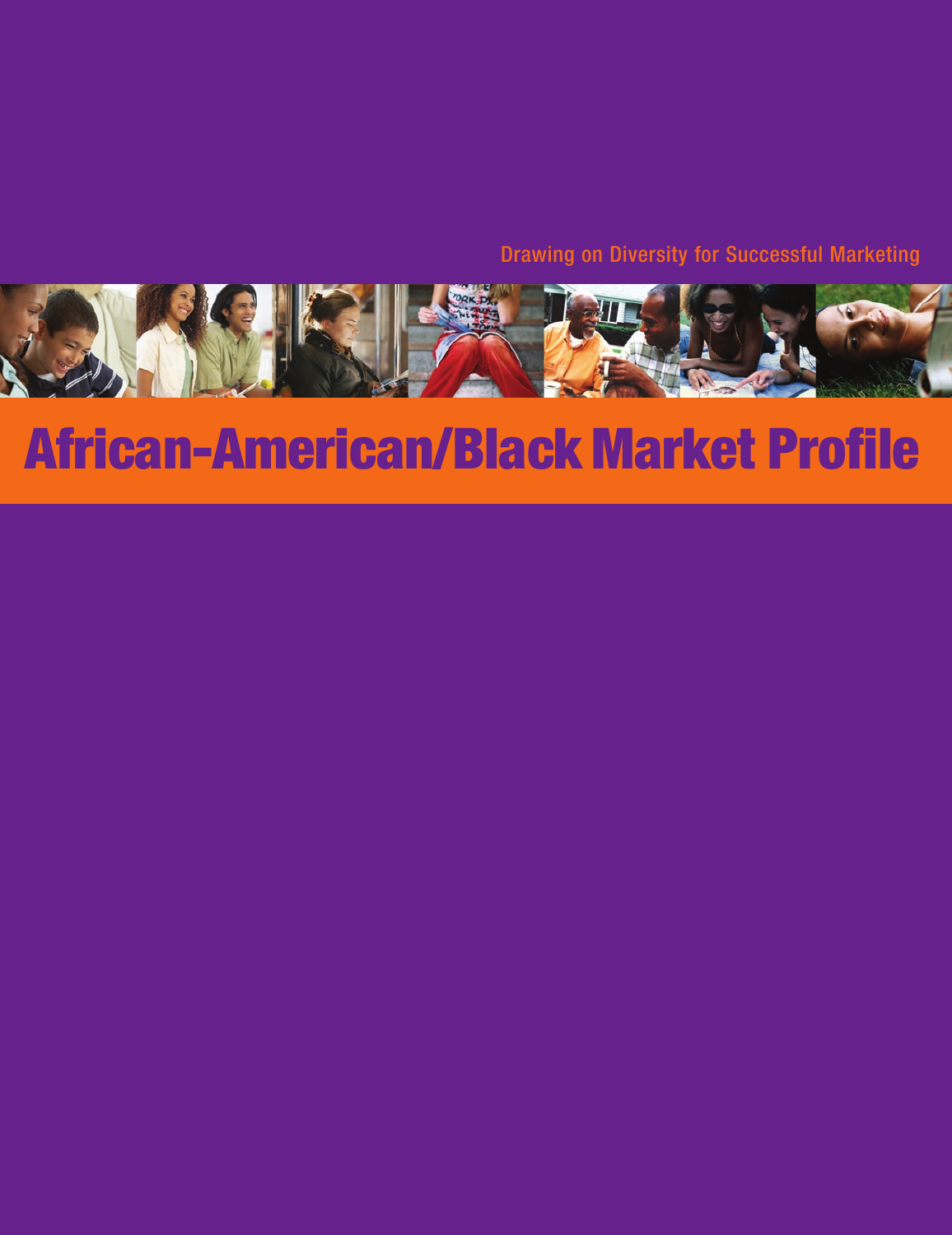# Drawing on Diversity for Successful Marketing **African-American/Black Market Profile**

## **CONTENTS**

| Dynamics of Changing Populations                                 | 3  |
|------------------------------------------------------------------|----|
| <b>Market Definitions</b>                                        | 4  |
| How African Americans/Blacks Identify Themselves                 | 5  |
| Snapshot of the African-American/Black Market                    | 6  |
| Geographic Concentration of African-Americans/Blacks             | 7  |
| Consumer Profile: Young, Increasingly Affluent and Educated      | 9  |
| <b>Buying Power</b>                                              | 10 |
| <b>Teen Market</b>                                               | 11 |
| African-American/Black Magazine Readership                       | 12 |
| African-American/Black Magazine Reading Preferences              | 13 |
| Magazines Targeted to the African-American/Black Market          | 15 |
| African-American/Black Magazine Engagement                       | 16 |
| African-American/Black Magazine Advertising Engagement           | 17 |
| Advertising to the African-American/Black Market                 | 18 |
| Top 10 Magazine Advertisers to the African-American/Black Market | 19 |
| Top 10 African-American/Black Advertising Agencies by Revenue    | 20 |
| Summary                                                          | 21 |
| Resources                                                        | 22 |
|                                                                  |    |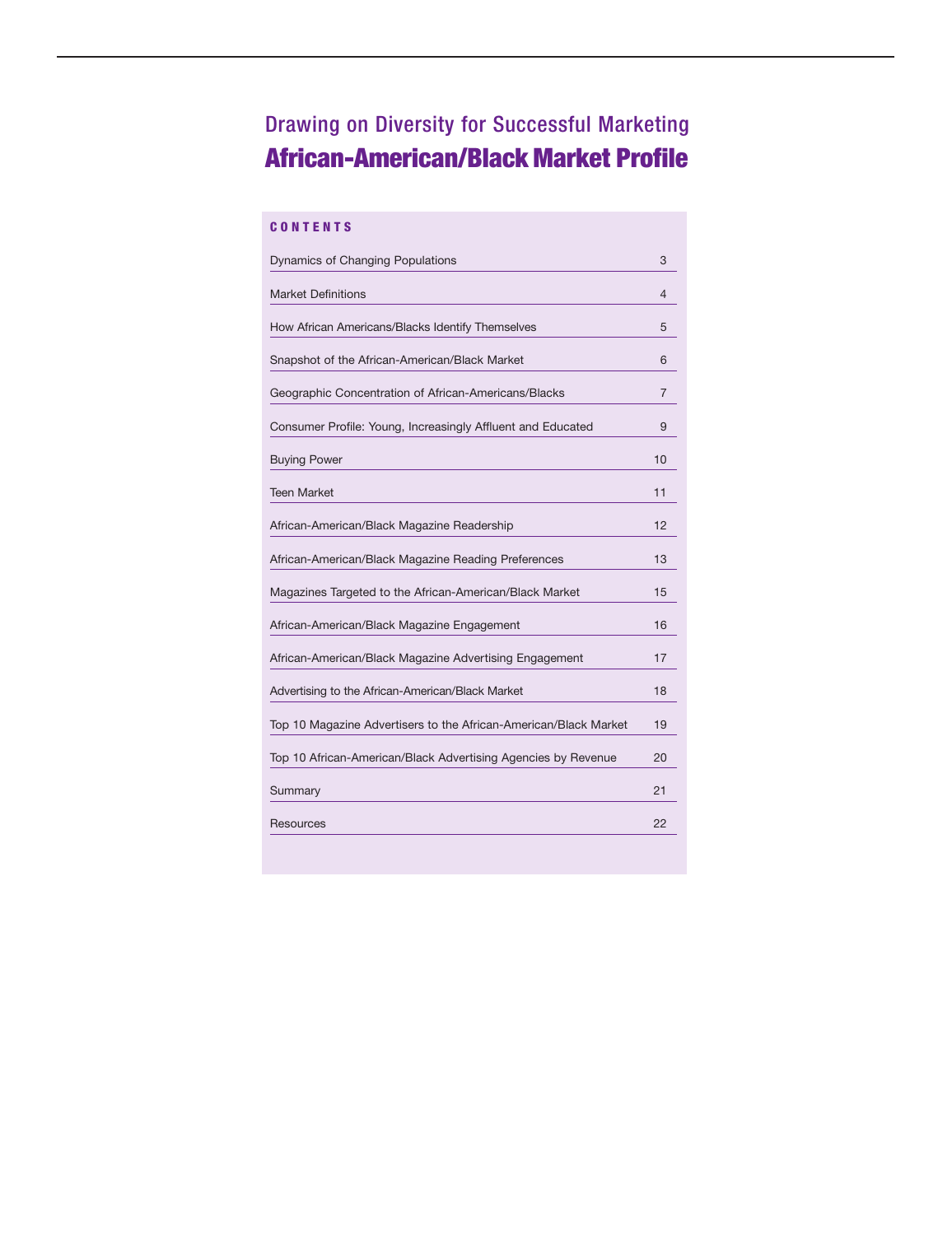## **Dynamics of Changing Populations**

As the U.S. population continues to diversify, advertising and marketing professionals need all the more to understand the changing markets and major trends affecting their clients/customers, products and services. Magazine Publishers of America created the Market Profiles series to provide advertisers, agencies and MPA members with an in-depth look at demographic groups that are at the core of the United States' changing populations.

The Market Profiles gather and synthesize the most recent findings from dozens of sources in order to help marketers communicate more effectively with these important consumer segments. The series includes profiles of the African-American/Black, Hispanic/Latino and Teen markets.

## **This profile focuses on the impact of the growing African-American/Black market,** which continues to show increases in:

- **Population**—which grew 26.8% between 1990 and 2007 (compared to the 20.9% for the overall U.S. population) and currently represents 13% of the U.S. population
- **Purchasing Power**—which is projected to break the \$1 trillion mark by 2012
- **Attraction to Marketers**—who spent 73% more advertising dollars to reach them in 2006 compared to 2002

The African-American/Black Market Profile provides useful insights on this vital market, offering overviews of African-American geographic and demographic trends, media use and a roundup of advertising spending data.

To access additional copies of this and other market profiles, please visit www.magazine.org/ marketprofiles or e-mail promotion@magazine.org. For further detail on content, please contact MPA's Information Center at infocenter@magazine.org.

Source: Selig Center Multicultural Economy Report, 2007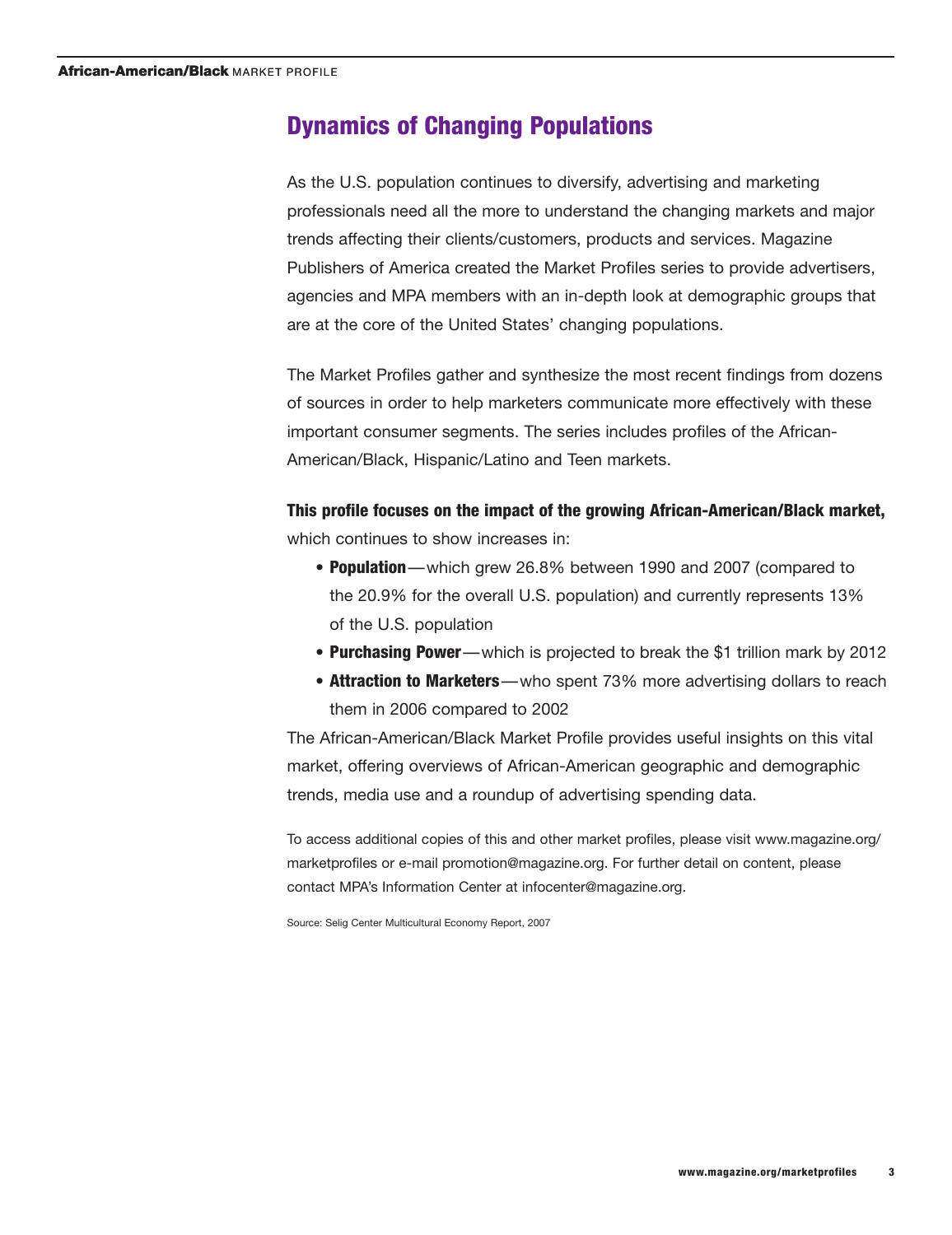## **Market Definitions**

**African American/Black:** The U.S. Census defines African Americans/Blacks as people who have origins in, or are descendents from, any of the Black racial groups of the original people of Africa. The Census allows people to identify their race as "Black or African American" or provide written entries, such as African American, Afro American, Kenyan or Nigerian. Although Blacks with Caribbean or Hispanic backgrounds may be able to trace their ancestry to Africa, they do not necessarily regard themselves as African Americans.

In media today, the terms "African American" and "Black" tend to be used interchangeably. However, their use and significance continues to evolve. Evidence of the use of "Black" with reference to African people occurs as early as 1400 in the Oxford English Dictionary, and the word has been in wide use in racial and ethnic contexts ever since.

In the late 1960s, the use of "Black" gained status as a self-chosen ethnonym with strong connotations of racial pride. "African American" achieved prominence at the end of the 1980s, when several Black leaders championed it as an alternative ethnonym for Americans of African descent. African American alludes not just to skin color, but to an ethnicity constructed of geography, history and culture. Subsequently, this designator won rapid acceptance in the media alongside other similar forms, such as Asian American, Hispanic American and Italian American. However, in recent years, the impact of African and Caribbean immigrants, hip-hop culture and other factors has precipitated a new acceptance of the use of "Black."

According to Hunter Miller Group, African Americans'/Blacks' own preferences vary when it comes to which ethnonym is used. When members of this demographic use the term "Black" with each other, it is often associated with intimacy and familiarity. However, when race is referenced publicly or formally by either African Americans/Blacks or non-African Americans/ Blacks, many prefer the term "African American."

**The Urban Market:** The use of "urban" was once thought of as an euphemism for the African-American consumer. However, consumers across every demographic are drawn to the music (hip-hop), fashion (baggy), language (slang such as "bling") and mindset of the "urban" consumer—it is not limited by geographic or racial boundaries. Consequently, urban culture can be thought of as a psychographic more than a demographic.

Sources: *What's Black About it?* Pepper Miller, Herb Kemp, 2005; *Advertising Age*, "Is Black Back?," September 13, 2007; *American Heritage Dictionary of the English Language*, Fourth Edition, 2003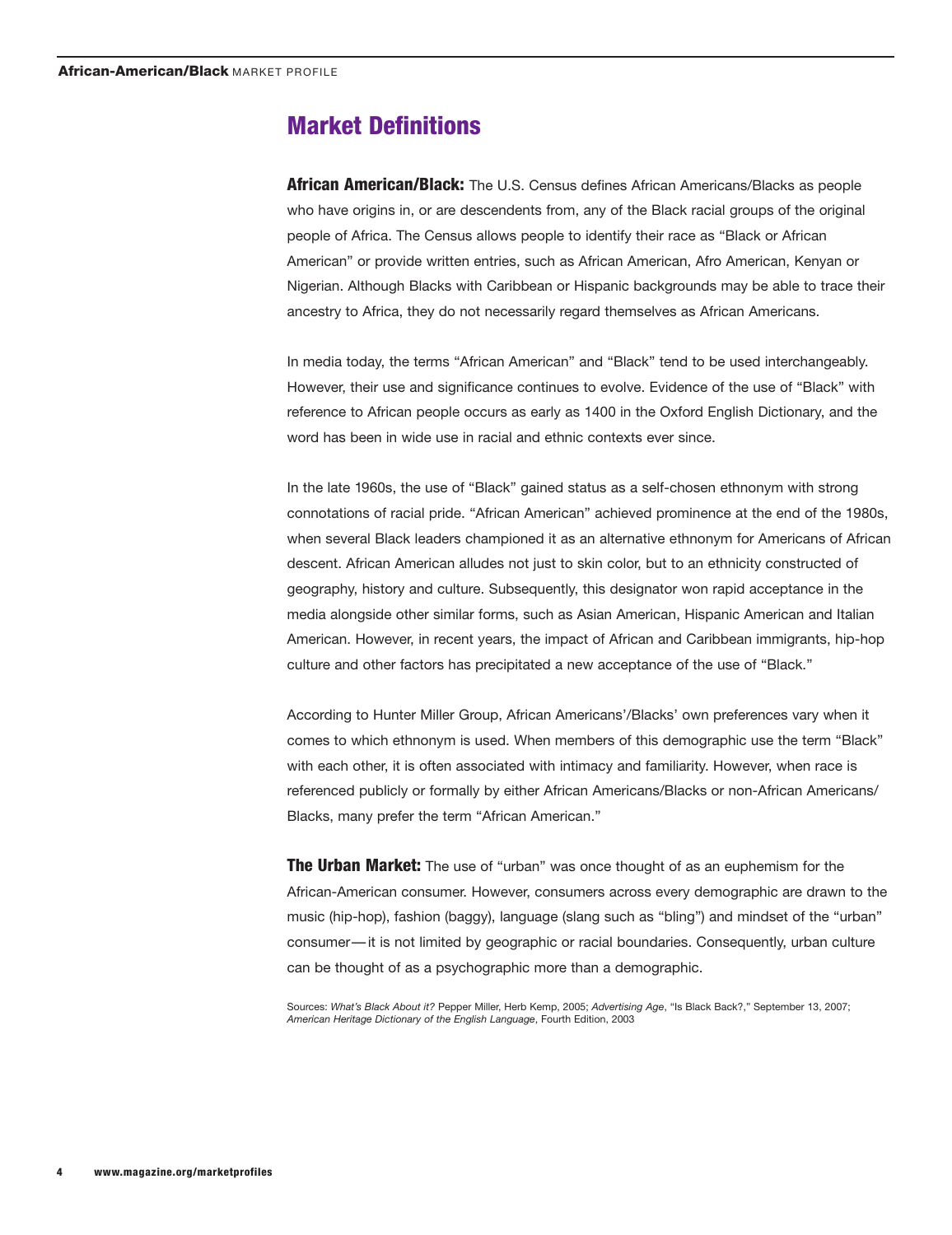## **How African Americans/Blacks Identify Themselves**

Research shows that most African Americans/Blacks are and want to be viewed as heterogeneous rather than homogeneous, both culturally and racially.

When it comes to African-American/Black culture, opinions and values differ based on age, gender, socioeconomic status, education and mindset as well as geographic, family or educational influences, according to Hunter Miller Group.

A survey conducted by Pew Research showed that nearly four in ten respondents (37%) said that African Americans/Blacks can no longer be thought of as a single race. Slightly more than half  $-53%$  -said it is still appropriate to think of African Americans/Blacks as a single race.

#### **Which of these statements comes closer to your view?**

- "Blacks today can no longer be thought of as a single race because the black community is so diverse."
- "Blacks can still be thought of as a single race because they have so much in common."



- **Did You Know?** "People of color" defines a broader group than either "African American" or "Black," referring to anyone who is not Caucasian
	- **•** Among African Americans/Blacks, two thirds say that ethnic identity is more important than national identity. They are "Black" first and "American" second
	- **•** African American is hyphenated when it is used as an adjective, e.g., "African-American market." African American is not hyphenated when used as a noun

Sources: Pew Research Center, 2007; *AP Stylebook* 2007; *What's Black About it?* Pepper Miller, Herb Kemp, 2005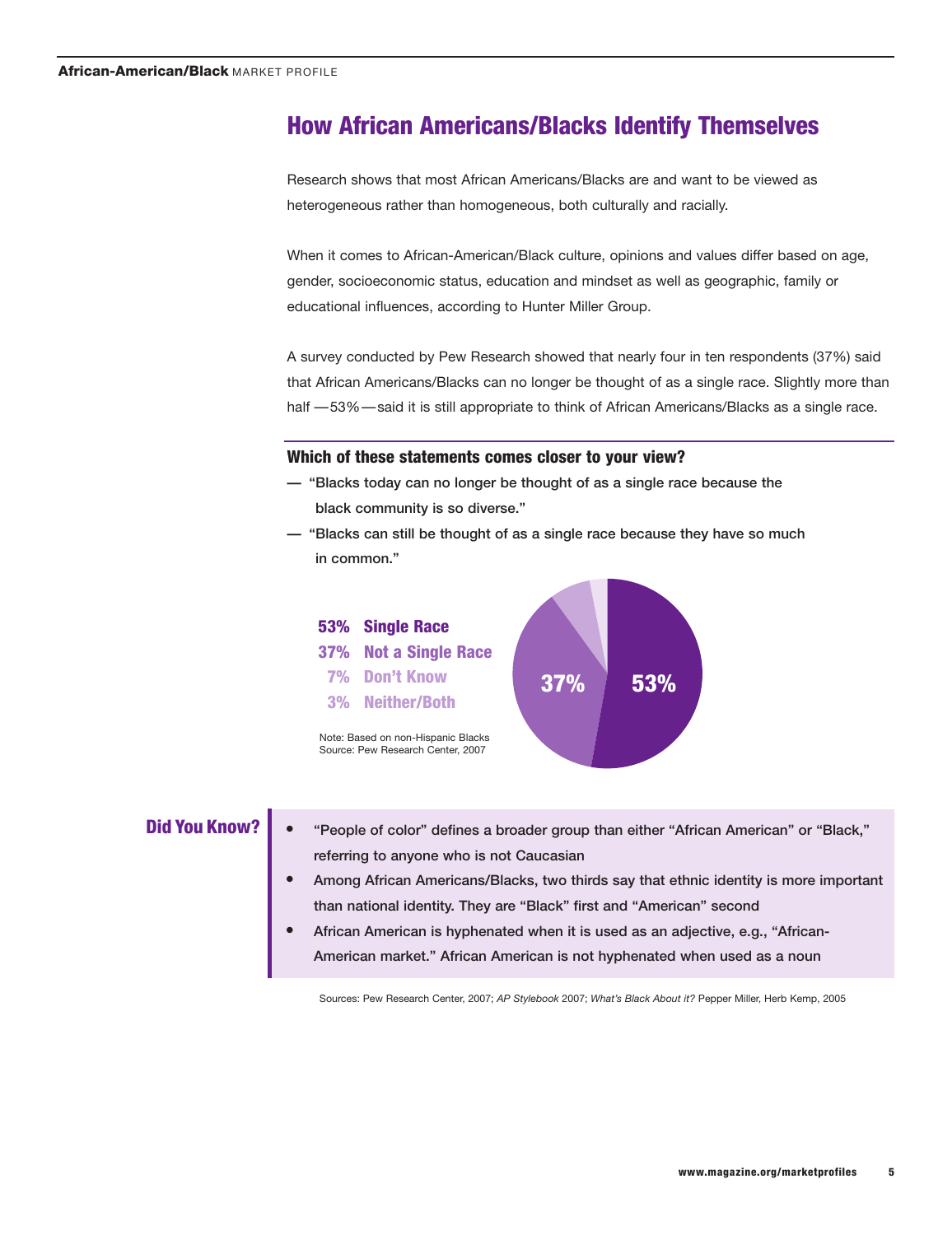## **Snapshot of the African-American/Black Market**

African-American/Black influence pervades American culture—fashion, music, dance and language are just a few examples of the vast power that this market segment has on mainstream America.

From 1990 to 2012, the African-American/Black population is projected to grow by 35.3% compared to a 26.6% increase for total U.S. population. The African-American/Black population is also expected to grow faster than the U.S. population over the next five years a 6.7% increase between 2007 and 2012. Currently, the African-American/Black population comprises 13% of the total U.S. population.

The percent of African Americans/Blacks who are new immigrants continues to grow and contribute to the vitality of the community. Synovate estimated in 2006 that 8.5% of the African-American/Black population was foreign born. This represents an increase from the 7.4% of the African-American/Black population who were new immigrants in 1990.

Particularly important for marketers to note: The buying power of African Americans/Blacks rose 166% in 17 years, from \$318 billion in 1990 to \$845 billion in 2007. By 2012, the buying power of African Americans/Blacks is projected to grow to more than \$1 trillion, according to the University of Georgia's Selig Center for Economic Growth.

#### **African-American/Black Market Opportunities**

- Significant spending power and market size
- Skews younger than the U.S. population
- Heavy media consumption, especially TV and magazine usage
- Urban population concentration allows easier geographic targeting (40% of African Americans/Blacks live in 10 cities)

#### **African-American/Black Market Challenges**

- Declining optimism : Only 44% of African Americans/Blacks believe their situation will improve as compared to 57% in 1986
- Greater segmentation: An increasing number of African Americans/Blacks—nearly two-thirds—believe that the values of poor African Americans/Blacks differ from those of more upscale African Americans/Blacks

Sources: Selig Center Multicultural Economy Report, 2007; Pew Research Center, 2007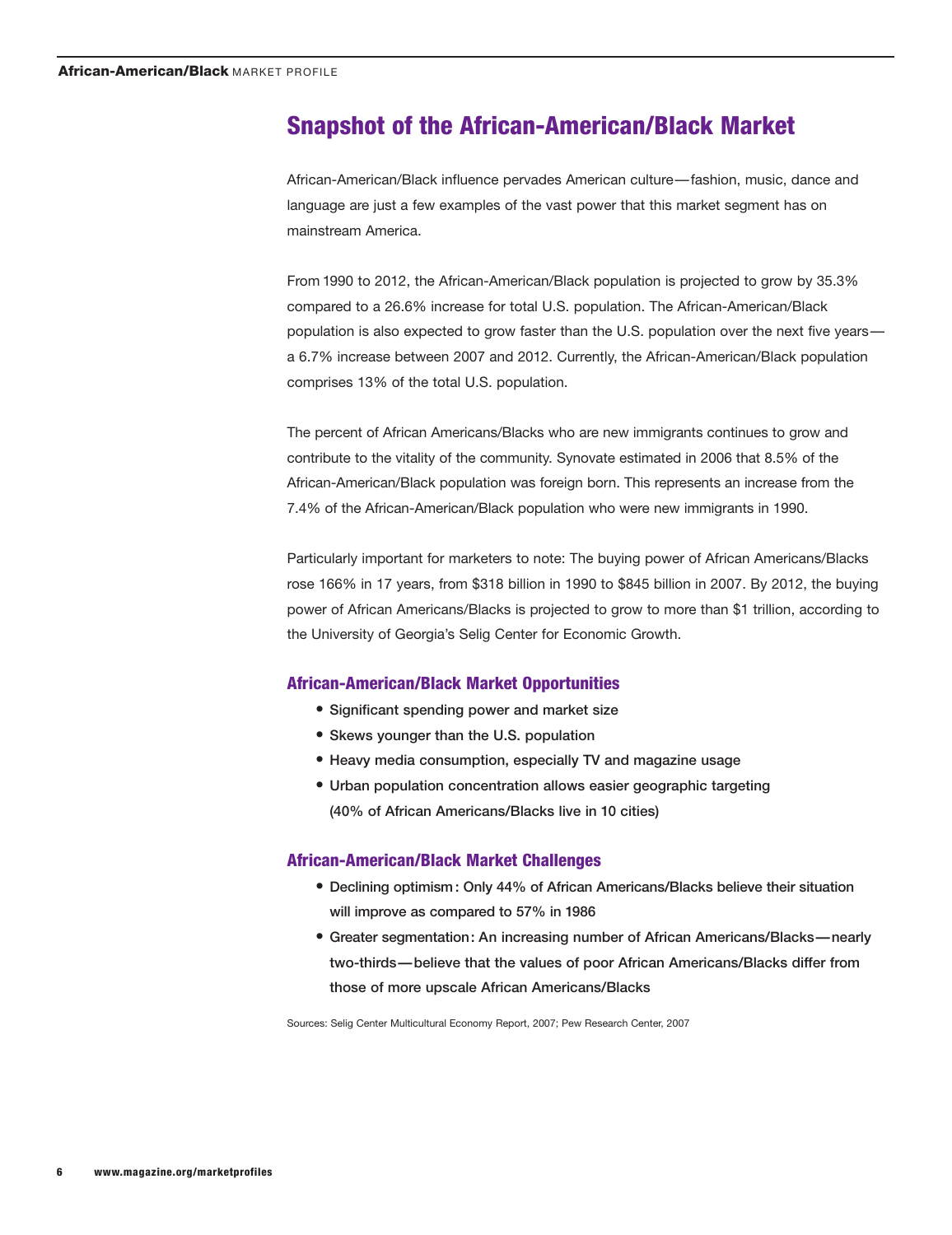## **Geographic Concentration of African Americans/Blacks**

More than half of the African-American/Black population in the United States resides in the South. Overall, the South gained approximately 3 million African Americans/Blacks in the 1990s— roughly double the number of African Americans/Blacks that the South gained in the 1980s (1.7 million). While the South gained the highest number of African Americans/Blacks, the West experienced the highest percentage increase (9.6%) in African-American/Black population between 1990 and 2000. From 2000 to 2007 the South gained another 2.2 million African Americans/Blacks.



#### **Geographic Concentration by Region** AA/B = African-American/Black

|                         | <b>Population in Millions</b> |                                 |                                                   |                                                   |
|-------------------------|-------------------------------|---------------------------------|---------------------------------------------------|---------------------------------------------------|
|                         | Total U.S.<br>Population      | <b>Total AA/B</b><br>Population | <b>Percent of Total</b><br><b>U.S. Population</b> | <b>Percent of Total</b><br><b>AA/B Population</b> |
| <b>Northeast</b>        | 56                            |                                 | 19%                                               | 18%                                               |
| <b>Midwest</b>          | 66                            |                                 | 22                                                | 18                                                |
| South                   | 109                           | 21                              | 36                                                | 54                                                |
| West                    | 70                            |                                 | 23                                                | 10                                                |
| <b>Total Population</b> | 301                           | 39                              |                                                   |                                                   |

Source: Selig Center Multicultural Economy Report, 2007

When looking at the states with the highest percentage of African-American/Black population, nine of the top ten states are located in the South.

#### **Top 10 U.S. States by African-American/Black Population**

Percentage of State Population

| <b>Washington D.C.</b> | 55% | <b>South Carolina</b> | 29 |
|------------------------|-----|-----------------------|----|
| <b>Mississippi</b>     | 37  | Alabama               | 27 |
| Louisiana              | 33  | <b>North Carolina</b> | 22 |
| Georgia                | 30  | <b>Delaware</b>       | 21 |
| Maryland               | 30  | <b>Virginia</b>       | 20 |
|                        |     |                       |    |

Note: The Selig Center classified Washington D.C. as a state.

Source: Calculated by MPA Information Center from Selig Center for Multicultural Economy Report, 2007

**Did You Know?** • Based on examining counties with more than 100,000 residents, from 2000 to 2006, Georgia, Florida, Texas, North Carolina, Maryland and Virginia gained the greatest number of African Americans/Blacks

> Sources: Selig Center Multicultural Economy Report, 2007; Synovate U.S. Diversity Markets Report, 2006; *USA Today,* "More Blacks Going for Suburbs, Fast-Growing Locations," August 9, 2007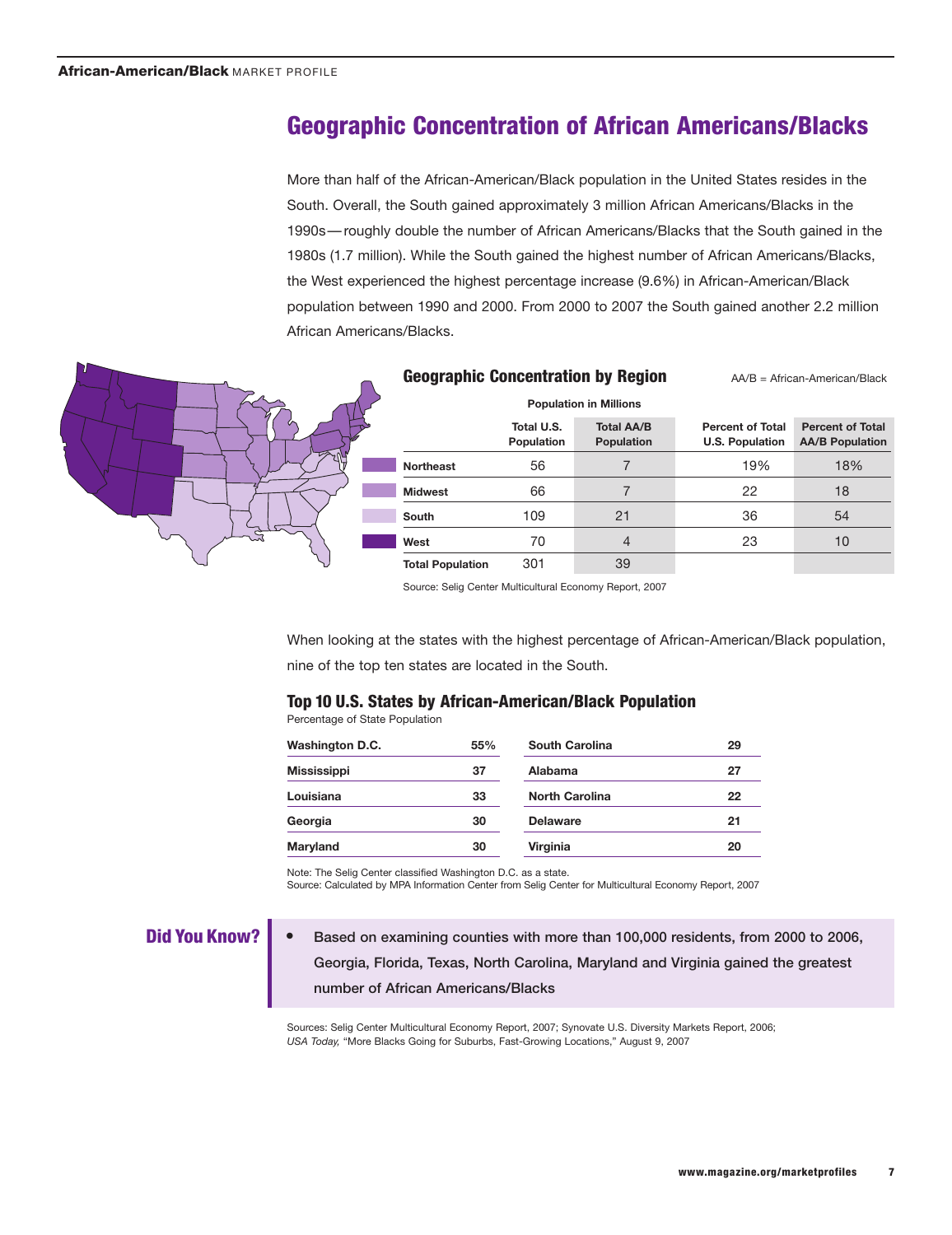## **Geographic Concentration** *continued*

By targeting the 10 metropolitan areas listed below, marketers can reach 40% of the total African-American/Black population.

The African-American/Black population in many cities is declining. Many Northern cities, including New York City and Chicago, lost African-American/Black population to the South. In addition, the African-American/Black population is leaving city centers for the suburbs in cities such as Minneapolis/St. Paul, Detroit, Phoenix, Las Vegas and Columbus, Ohio.

#### **Top 10 African-American/Black Markets AA/B = African-American/Black Markets A**

|                    | General<br><b>Market Rank</b> | AA/B<br>Population<br>(000) | Percent of<br>Total U.S. AA/B<br>Population | <b>Percent AA/B</b><br>of Total Market<br>Population |
|--------------------|-------------------------------|-----------------------------|---------------------------------------------|------------------------------------------------------|
| <b>New York</b>    | 1                             | 4,021                       | 9.9%                                        | 19.0%                                                |
| Chicago            | 3                             | 1,906                       | 4.7                                         | 19.4                                                 |
| Atlanta            | 9                             | 1,614                       | 4.0                                         | 28.7                                                 |
| Washington D.C.    | 8                             | 1,552                       | 3.8                                         | 25.8                                                 |
| Philadelphia       | 4                             | 1,542                       | 3.8                                         | 19.7                                                 |
| <b>Los Angeles</b> | 2                             | 1,458                       | 3.6                                         | 8.1                                                  |
| <b>Detroit</b>     | 11                            | 1,200                       | 3.0                                         | 23.4                                                 |
| Miami              | 15                            | 1,011                       | 2.5                                         | 22.9                                                 |
| <b>Houston</b>     | 10                            | 983                         | 2.4                                         | 17.3                                                 |
| <b>Dallas</b>      | 6                             | 935                         | 2.3                                         | 14.4                                                 |
| <b>TOTAL</b>       |                               | 16,222                      | 40.0                                        | 19.9                                                 |

Note: Synovate classified Washington D.C. as a city. Sources: Synovate U.S. Diversity Markets Report, 2006

**Did You Know? •** Although the South has the largest African-American/Black population, it has the smallest percent of African-American/Black foreign born population (3%). The Northeast region has the highest percent of foreign born African Americans/Blacks (15%)

> **•** African Americans/Blacks accounted for 12.4% of the population growth in suburbs between 1980 and 1990 compared to 16.6% growth in the suburban population over the 10 year period between 1990 and 2000

Source: Selig Center Multicultural Economy Report, 2007; Synovate U.S. Diversity Markets Report, 2006; *USA Today*, "More Blacks Going for Suburbs, Fast-Growing Locations," August 9, 2007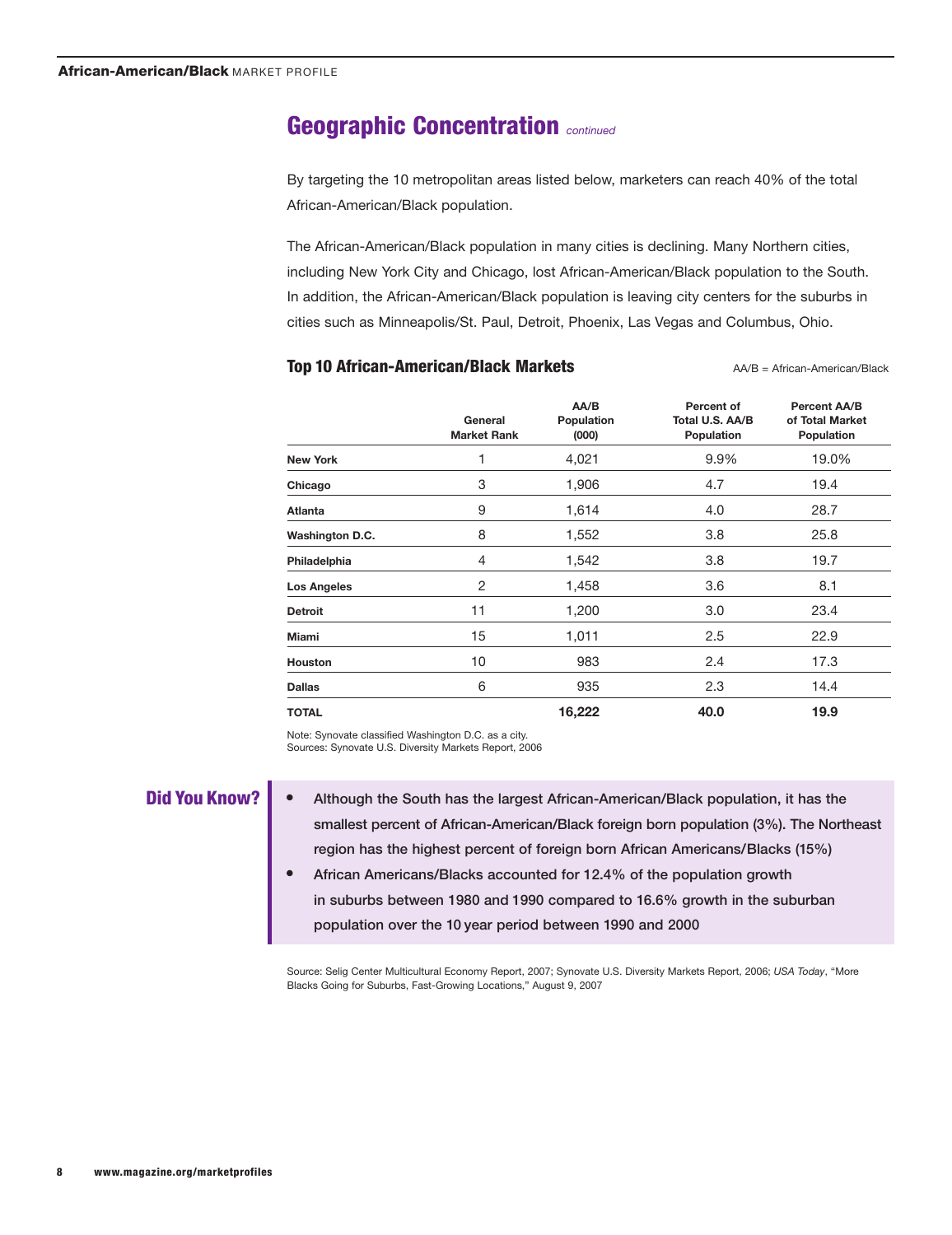## **African-American/Black Consumer Profile: Young, Increasingly Affluent and Educated**

The African-American/Black population skews younger than the U.S. population. In 2007, the median age of the African-American/Black population was 40 compared to the general U.S. population at nearly 45. In addition, females represent a greater percentage of the African-American/Black population.

|    | Male Female |
|----|-------------|
| 48 | 52          |
| 45 | 55          |
|    |             |

| <b>Median Age</b>       |      |
|-------------------------|------|
| General U.S. Population | 44.8 |
| African American/Black  | 40 2 |
|                         |      |

Source: Mediamark Research & Intelligence (MRI) Fall 2007

Source: Mediamark Research & Intelligence (MRI) Fall 2007

Immigration patterns have primarily impacted the younger segment of the African-American/Black population. More than 12% of foreign-born African Americans/Blacks are 18 to 34 years-old compared to less than 2% who are over the age of 50.

The percent of African Americans/Blacks receiving a high school diploma or more has increased by 57% in the past 25 years compared to a 27% increase for the overall U.S. population during the same time period. The number of African Americans/Blacks earning a high school diploma, bachelor's degree or graduate/professional degree rose by 10% from 1993 to 2003 —the largest reported gain of any group for that period. The percent of African Americans/ Blacks with a high school diploma or higher increased by nearly 10% from 2000 to 2005 alone.

#### **Percentages\* of African Americans/Blacks Earning Degrees/Diplomas**

|                               | $2005*$ | 2000 | 1990 | 1980 |
|-------------------------------|---------|------|------|------|
| High School Diploma or Higher | 80%     | 72%  | 63%  | 51%  |
| Bachelor's Degree or Higher   | 19      | 14   |      |      |
| Graduate or Professional      | N/A     |      |      | N/A  |

\*Percentages refer to African Americans/Blacks age 25 and over. Source: U.S. Census

While the African-American/Black median household income is lower than the U.S. average, the percentage of African-American/Black households with incomes of \$50,000 or more grew 13.5% between 2003 and 2007, compared with 8.4% for total U.S. households.

| <b>Median Household Income</b>                            |          |  |
|-----------------------------------------------------------|----------|--|
| General U.S. Population                                   | \$55,415 |  |
| African-American/Black                                    | \$36.191 |  |
| Source: Mediamark Research & Intelligence (MRI) Fall 2007 |          |  |

| Household Income of \$50,000 or More |            |       |  |
|--------------------------------------|------------|-------|--|
|                                      | Total U.S. | AA/B  |  |
| 2003                                 | 44.7%      | 26.6% |  |
| 2007                                 | 48.4       | 30.2  |  |
| Growth Index ('07 vs.'03)            | 108        | 114   |  |
|                                      |            |       |  |

Source: Mediamark Research & Intelligence (MRI) Fall 2007

Note: African-American/Black=AA/B

Sources: MRI Fall 2003 and MRI Fall 2007; Selig Center Multicultural Economy Report, 2006; Synovate U.S. Diversity Markets Report, 2006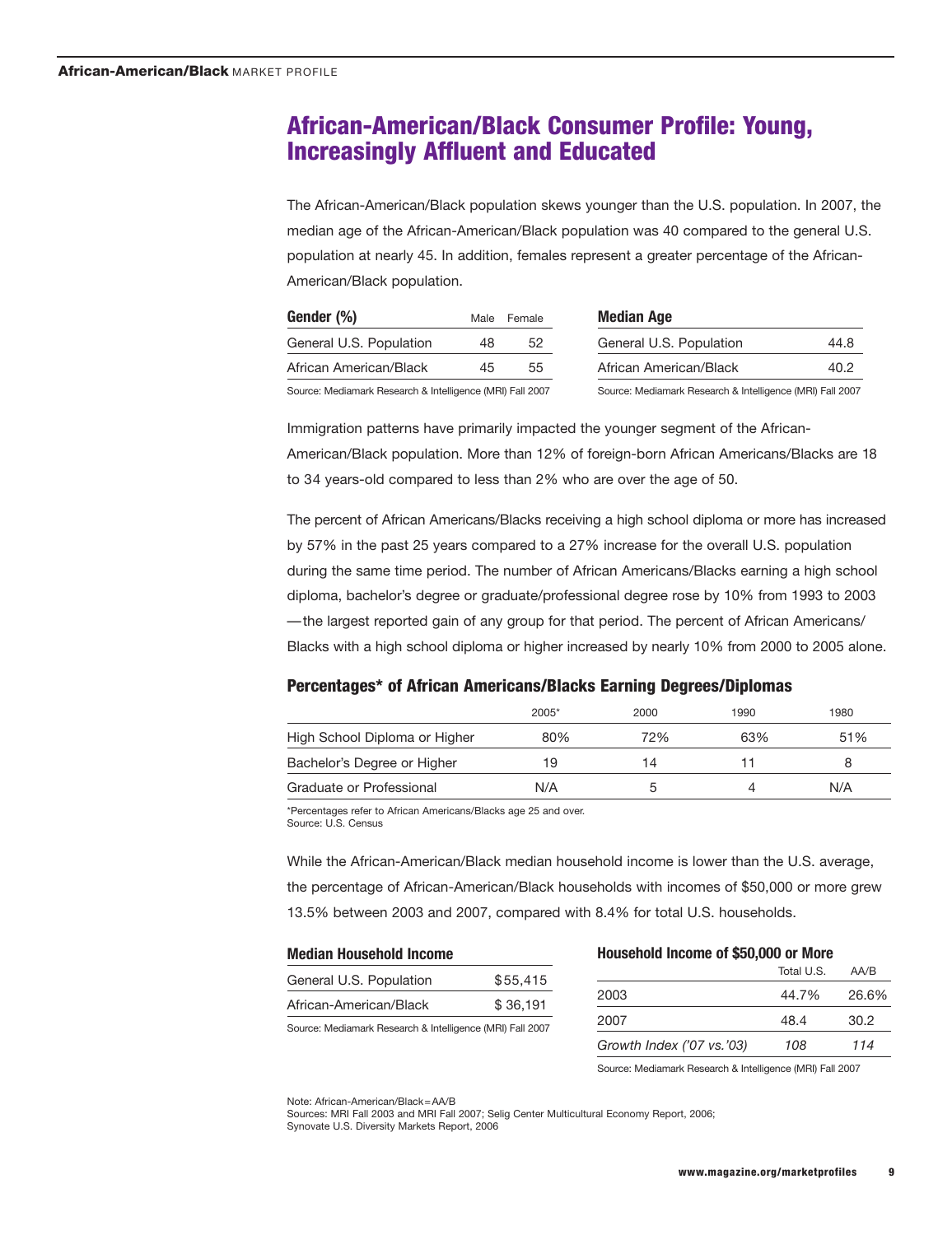## **African-American/Black Buying Power**

The top 10 states listed below accounted for 61% of total African-American/Black buying power in 2007. These 10 states represented 59% of the African-American/Black population.

#### **Top 10 States in Terms of African-American/Black Buying Power**

AA/B = African-American/Black

|                       | AA/B<br><b>Buying Power (billions)</b> |
|-----------------------|----------------------------------------|
| <b>New York</b>       | \$77.8                                 |
| <b>Texas</b>          | 63.1                                   |
| Georgia               | 57.9                                   |
| California            | 57.8                                   |
| <b>Florida</b>        | 57.4                                   |
| Maryland              | 49.6                                   |
| <b>Illinois</b>       | 41.8                                   |
| <b>North Carolina</b> | 38.5                                   |
| Virginia              | 35.6                                   |
| <b>New Jersey</b>     | 32.9                                   |

Source: Selig Center Multicultural Economy Report, 2007

**Did You Know? •** In 2006, 5.7 million African Americans/Blacks owned their homes, up from 4.3 million since the 1990 Census, an increase of 32.6%

Sources: Selig Center Multicultural Economy Report, 2007; *The Buying Power of Black America,* 2006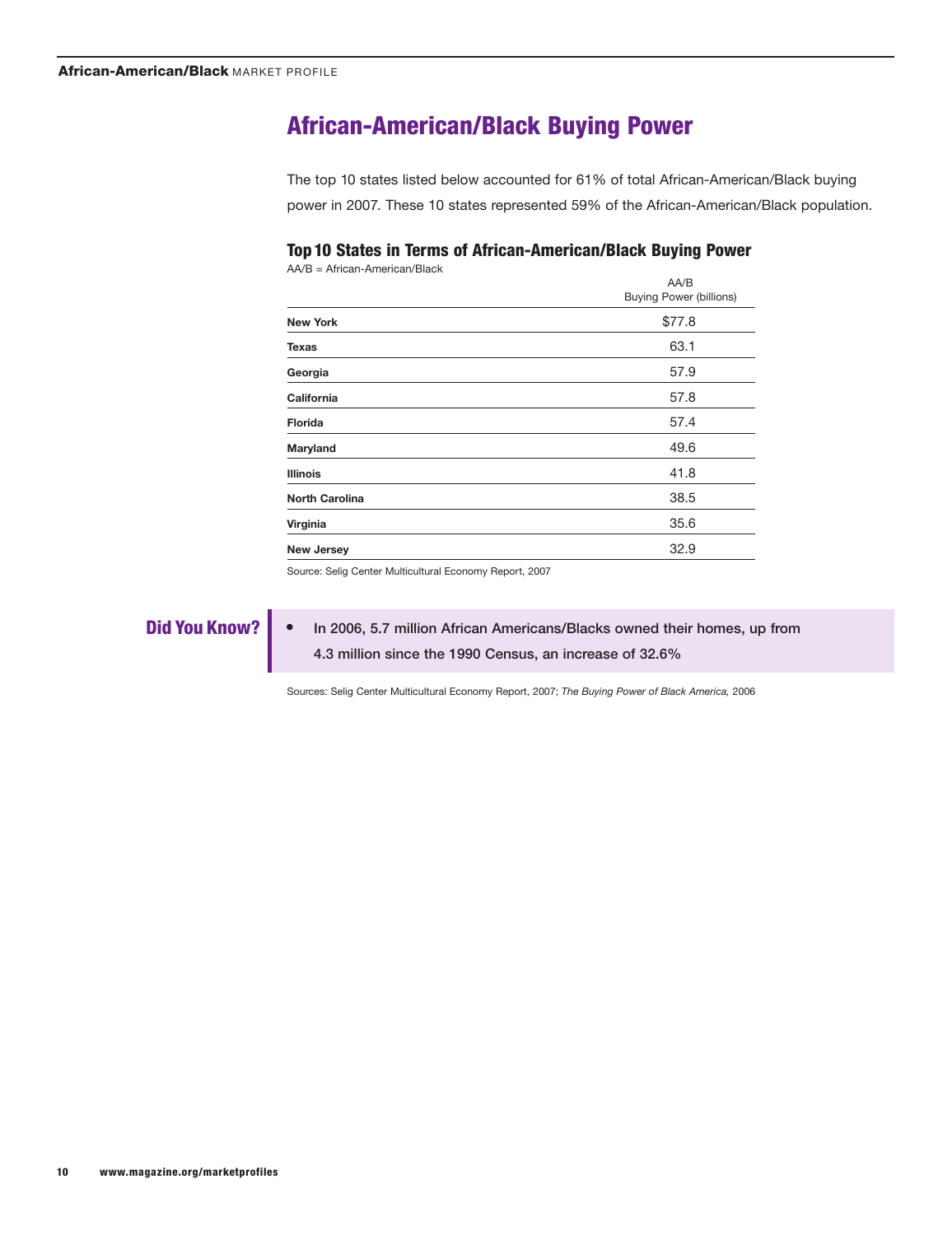## **African-American/Black Teen Market**

Today's teen market (12- to 19-year-olds) are consumers and creators of trends, strong influencers of household purchases and a valuable target for advertisers. The same holds true for African-American/Black teens, who have a major impact on today's mainstream culture especially in music, sports and fashion. African-American/Black teens spend an average of \$96 dollars monthly, 20% more per month than the average U.S. teen. In addition, when compared to all U.S. teens, male and female African-American/Black teens:

- Spend more yearly on items such as apparel and technology-related products
- Exert more influence on household purchases over a number of purchase categories
- Tend to be more brand loyal to a variety of goods, including personal products, footwear and food

| African-American/Black Teen Market                | $AA/B = African-American/Black$ |            |  |
|---------------------------------------------------|---------------------------------|------------|--|
| <b>Median Dollars Spent in the Past 12 Months</b> | <b>Total U.S. Teens</b>         | AA/B Teens |  |
| Clothing                                          | \$219                           | \$258      |  |
| Video Game Hardware                               | 219                             | 260        |  |
| <b>PC Software</b>                                | 114                             | 123        |  |
| Casual/Leisure Shoes                              | 57                              | 70         |  |

#### **Strong Influence on Household Purchase Decision**

| <b>Male Teens</b>            | Total U.S. | AA/B  |
|------------------------------|------------|-------|
| <b>Athletic Shoes</b>        | 39.8%      | 43.6% |
| Cereal                       | 28.8       | 36.6  |
| Fast Food (from restaurants) | 29.3       | 34.4  |
| Toothpaste                   | 22.4       | 28.9  |
| <b>Female Teens</b>          |            |       |
| Hand & Body Cream/Lotion/Oil | 37.8%      | 43.0% |
| Cell Phones                  | 34.8       | 41.4  |
| Ice Cream                    | 28.5       | 36.6  |
| DVDs/Video Tapes             | 27.0       | 35.7  |

#### **Brand Loyal—Bought Same Brand Last Three Times**

| <b>Male Teens</b>         | Total U.S. | AA/B  |
|---------------------------|------------|-------|
| Body Soap (liquid or bar) | 35.5%      | 43.2% |
| Sneakers/Athletic Shoes   | 35.6       | 41.6  |
| Potato Chips              | 35.3       | 41.0  |
| <b>Bottled Water</b>      | 28.9       | 33.5  |
| <b>Female Teens</b>       |            |       |
| Soda                      | 55.6%      | 60.3% |
| Hair Styling Products     | 40.0       | 54.2  |
| Cookies                   | 28.6       | 43.6  |
| Nail Polish               | 21.1       | 28.0  |

Source: Mediamark Research & Intelligence, Teenmark, 2007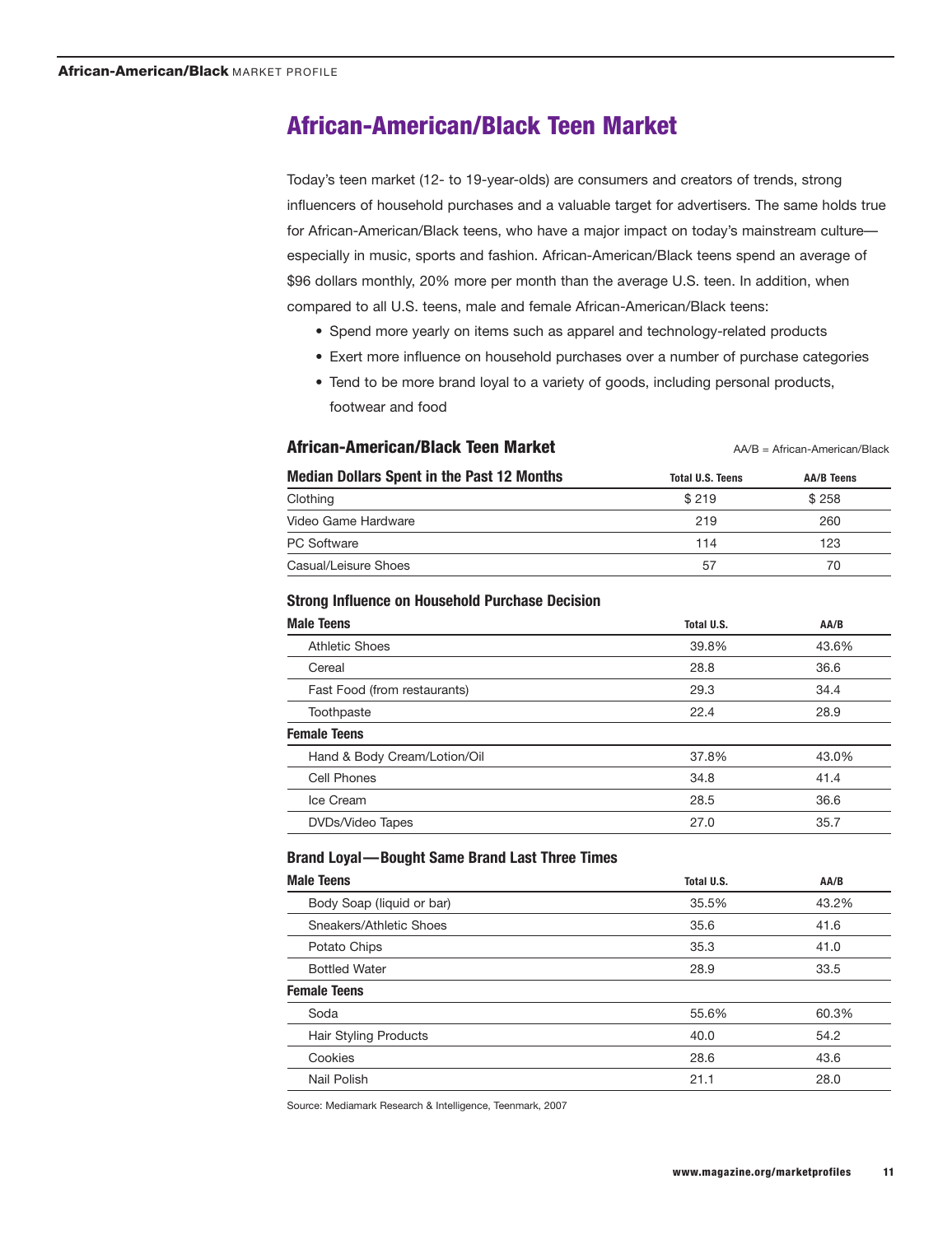## **African-American/Black Magazine Readership**

The percent of African Americans/Blacks who read magazines is virtually the same as that of the total population. African Americans/Blacks read more issues per month.

| <b>Magazine Readers and Readership</b>  | Total<br>U.S. Adults | African-American/Black<br>Adults |
|-----------------------------------------|----------------------|----------------------------------|
| Percent who read magazines              | 85%                  | 86%                              |
| Median number of issues read in a month | 7.5 issues           | 10.7 issues                      |
|                                         |                      |                                  |

Source: Mediamark Research & Intelligence, Fall 2007

African-American/Black magazine readers share many characteristics with total U.S. magazine readers, including:

- More than 80% graduated high school or more
- About one in five are widowed/divorced/separated
- Fewer than two children under the age of 18 live at home
- Two-thirds are employed

However, adult African-American/Black readers are more likely to have children at home than the overall population (50% vs. 42%). Nearly three out of four African-American/Black adult magazine readers are between the ages of 18 to 49, compared to 62% of all magazine readers.

#### **African-American/Black and Total U.S. Population Magazine Readers**

|                                       | Total<br>U.S. Adults | African-American/Black<br>Adults |
|---------------------------------------|----------------------|----------------------------------|
| Age                                   |                      |                                  |
| Median Age                            | 44.1 years           | 39.5 years                       |
| <b>Household Income</b>               |                      |                                  |
| Median Household Income               | \$59,190             | \$37,662                         |
| <b>Education</b>                      |                      |                                  |
| Graduated High School/GED             | 30.8%                | 33.9%                            |
| Attended College or More              | 56.6%                | 50.1%                            |
| <b>Marital Status</b>                 |                      |                                  |
| Now Married                           | 56.6%                | 34.3%                            |
| Single, Never Married                 | 25.3%                | 43.6%                            |
| Widowed/Divorced/Separated            | 18.1%                | 22.1%                            |
| <b>Employment</b>                     |                      |                                  |
| Employed                              | 66.9%                | 66.4%                            |
| <b>Children &lt;18 Living at Home</b> |                      |                                  |
| Any Children Living at Home           | 41.5%                | 49.9%                            |
| Median Number of Children             | 1.7                  | 1.8                              |

Source: Mediamark Research & Intelligence, Fall 2007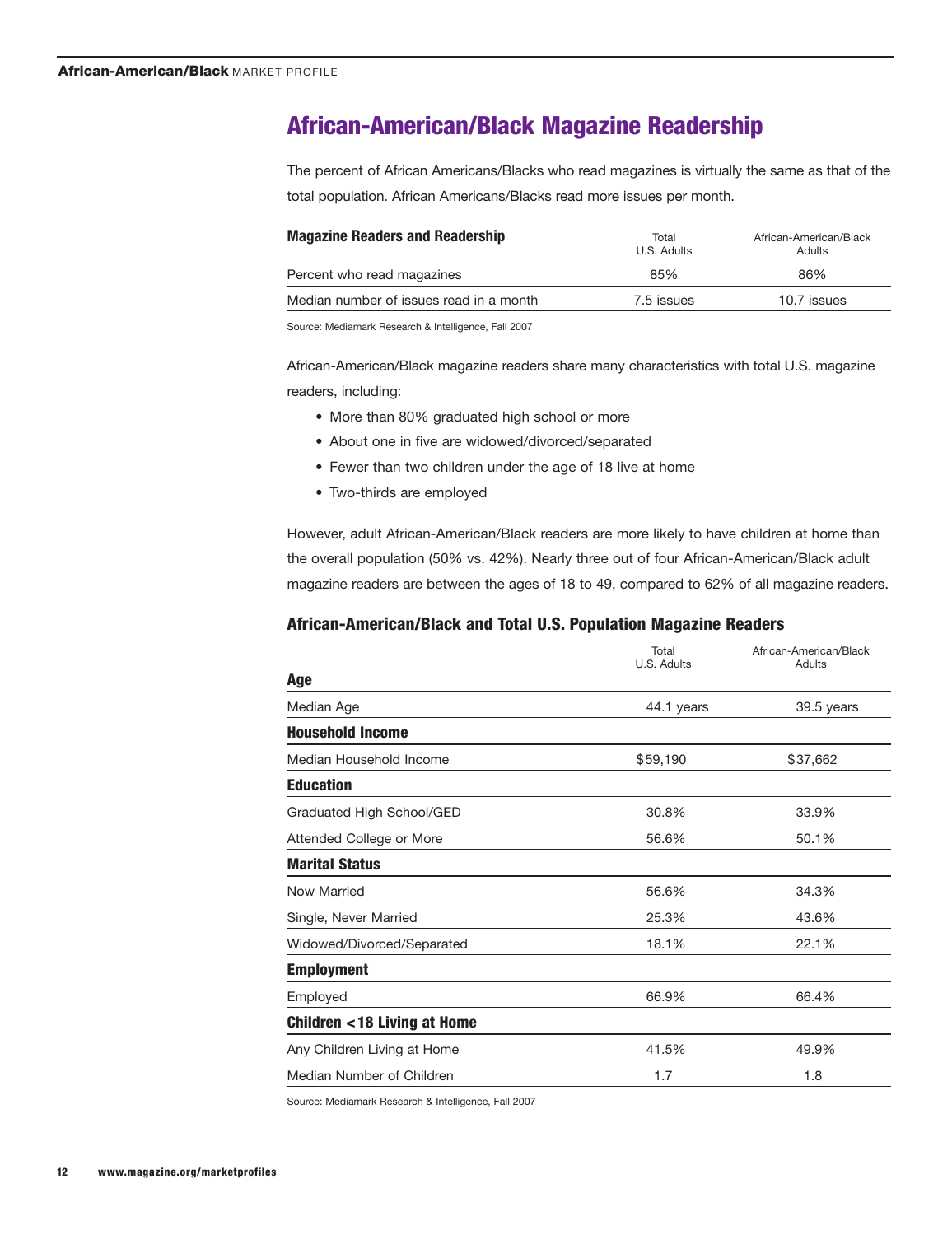## **African-American/Black Magazine Reading Preferences**

When comparing the top 15 categories of magazines read by African Americans/Blacks to the general population, the rank order is similar for the most part. The biggest differences are:

- Music magazines rank significantly higher among African-American/Black readers
- Gaming magazines are among the top ranking magazines for African Americans/Blacks
- Travel and fishing/hunting magazines rank higher among the general population than the African-American/Black population

#### **Top Magazine Categories for African-American/Black Versus Total Adult Readers**

|                | African-American/Black              | Total U.S.                      |
|----------------|-------------------------------------|---------------------------------|
| 1              | News and Entertainment Weeklies     | General Editorial               |
| $\overline{2}$ | <b>General Editorial</b>            | Women's                         |
| 3              | Women's                             | News and Entertainment Weeklies |
| 4              | Home Service                        | Home Service                    |
| 5              | Business/Finance                    | Men's                           |
| 6              | <b>Music</b>                        | Business/Finance                |
| 7              | Men's                               | Sports                          |
| 8              | Sports                              | Health                          |
| 9              | Health                              | Parenthood                      |
| 10             | Parenthood                          | Automotive                      |
| 11             | Automotive                          | <b>Fishing/Hunting</b>          |
| 12             | Epicurean                           | Music                           |
| 13             | <b>Video Games/PC &amp; Console</b> | <b>Travel</b>                   |
| 14             | Women's Fashion                     | Epicurean                       |
| 15             | Fishing/Hunting                     | Women's Fashion                 |
|                |                                     |                                 |

Note: Bolded categories indicates category exclusive to demographic group. Source: Mediamark Research & Intelligence, Fall 2007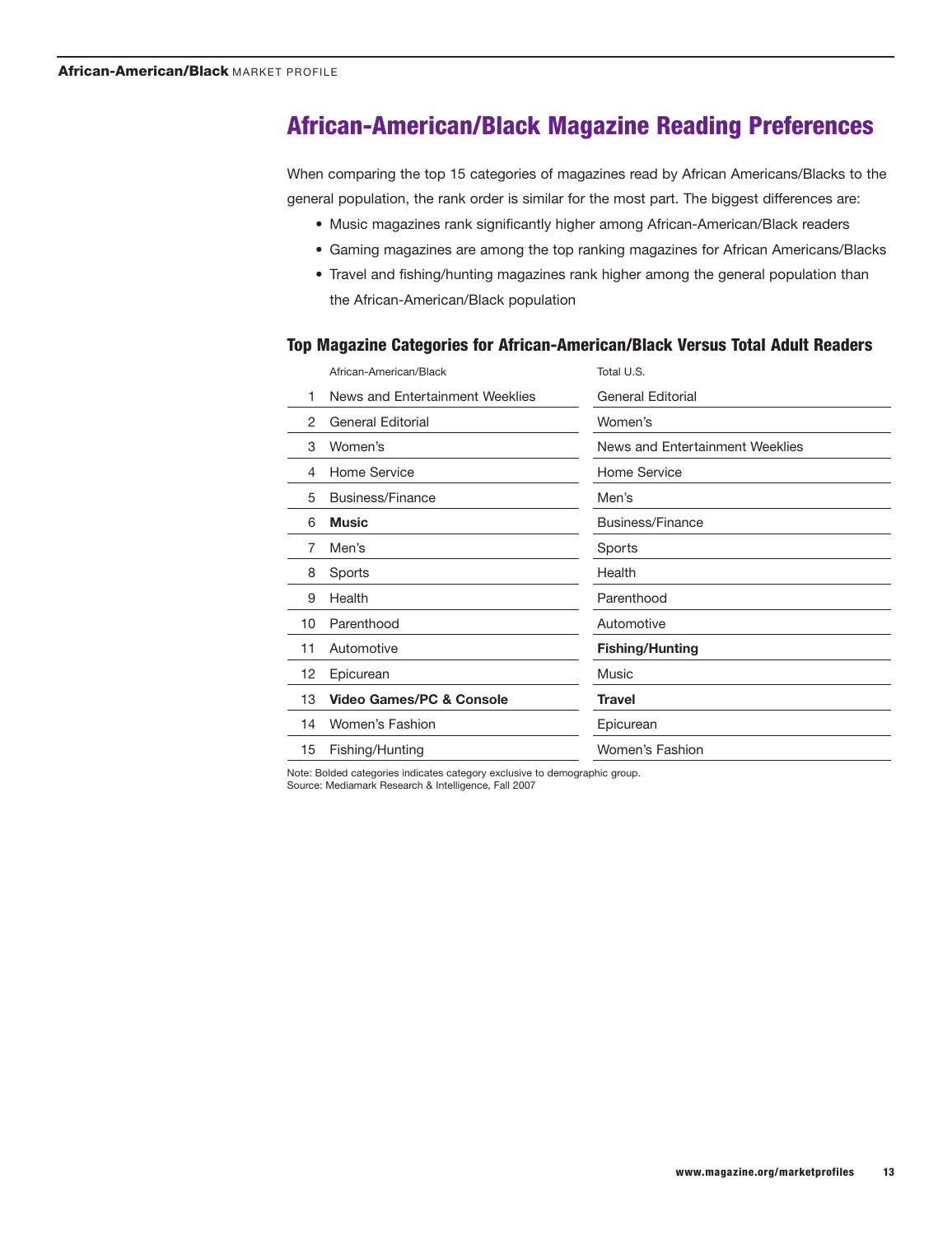## **AA/B Magazine Reading Preferences** *continued*

The impact of magazines targeted to African-Americans/Blacks is evident whether looking at their readership from the standpoint of composition (e.g. the percent of total audience for a magazine represented by African-American/Black readers) or coverage (the percent a magazine's audience of African American/Blacks represents of the total African-American/ Black population). In both cases, magazines such as *Black Enterprise, Ebony, Essence, Jet* and *Vibe* rank in the top ten of all measured magazines. Magazines that rank high in coverage for total adults also tend to rank high in coverage among African Americans/Blacks.

## **Top Magazine Titles by Audience Composition African-American/Black = AA/B for African Americans/Blacks**

| טוושט שווע וטוווא וואטוווא וטו   |             |       |                               |                                |       |
|----------------------------------|-------------|-------|-------------------------------|--------------------------------|-------|
| AA/B as Percent                  | of Audience | Index |                               | AA/B as Percent<br>of Audience | Index |
| % of Total U.S. Adult Population | 11.5% 100   |       |                               |                                |       |
| <b>Black Enterprise</b>          | 93.2%       | 810   | Inc.                          | 27.8%                          | 242   |
| Jet                              | 91.6        | 796   | <b>Cooking Pleasures</b>      | 26.7                           | 232   |
| Essence                          | 89.0        | 773   | <b>WWE Magazine</b>           | 26.6                           | 231   |
| Ebony                            | 88.3        | 768   | <b>Official Xbox Magazine</b> | 25.2                           | 219   |
| Vibe                             | 71.8        | 624   | Automobile                    | 25.2                           | 219   |
| Esquire                          | 35.0        | 305   | O, The Oprah Magazine         | 24.4                           | 202   |
| Entrepreneur                     | 33.4        | 291   | <b>ESPN The Magazine</b>      | 23.2                           | 202   |
| GQ-Gentleman's Quarterly         | 32.0        | 278   | <b>Sporting News</b>          | 22.8                           | 199   |
| Soap Opera Weekly                | 29.2        | 254   | <b>Baby Talk</b>              | 22.7                           | 197   |
| Soap Opera Digest                | 28.4        | 247   | <b>Bridal Guide</b>           | 22.6                           | 196   |

Source: Mediamark Research & Intelligence, Fall 2007

## **Top Magazine Titles by Audience Coverage African-American/Black = AA/B for African-Americans/Blacks vs. Total Adults**

|                                   | AA/B as Percent<br>of Population |
|-----------------------------------|----------------------------------|
| Ebony                             | 37.5 %                           |
| Jet                               | 31.8                             |
| Essence                           | 28.9                             |
| Vibe                              | 22.6                             |
| People                            | 19.0                             |
| <b>TV Guide</b>                   | 17.2                             |
| <b>Better Homes &amp; Gardens</b> | 16.2                             |
| <b>O. The Oprah Magazine</b>      | 15.6                             |
| <b>Sports Illustrated</b>         | 15.5                             |
| <b>Black Enterprise</b>           | 15.3                             |

| 12.5<br><b>ESPN, The Magazine</b><br><b>Reader's Digest</b><br>12.3<br>12.0<br>10.2<br>Time<br>Woman's Day<br>10.2<br>10.1<br><b>Good Housekeeping</b><br><b>National Geographic</b><br>9.8<br>Newsweek<br>9.8<br><b>Parents Magazine</b><br>9.7<br>Parenting<br>8.2 |                           | AA/B as Percent<br>of Population |
|----------------------------------------------------------------------------------------------------------------------------------------------------------------------------------------------------------------------------------------------------------------------|---------------------------|----------------------------------|
|                                                                                                                                                                                                                                                                      |                           |                                  |
|                                                                                                                                                                                                                                                                      |                           |                                  |
|                                                                                                                                                                                                                                                                      | <b>AARP, The Magazine</b> |                                  |
|                                                                                                                                                                                                                                                                      |                           |                                  |
|                                                                                                                                                                                                                                                                      |                           |                                  |
|                                                                                                                                                                                                                                                                      |                           |                                  |
|                                                                                                                                                                                                                                                                      |                           |                                  |
|                                                                                                                                                                                                                                                                      |                           |                                  |
|                                                                                                                                                                                                                                                                      |                           |                                  |
|                                                                                                                                                                                                                                                                      |                           |                                  |

Note: Bold indicates the magazine is in the top 20 magazines for coverage of total adults Source: Mediamark Research & Intelligence, Fall 2007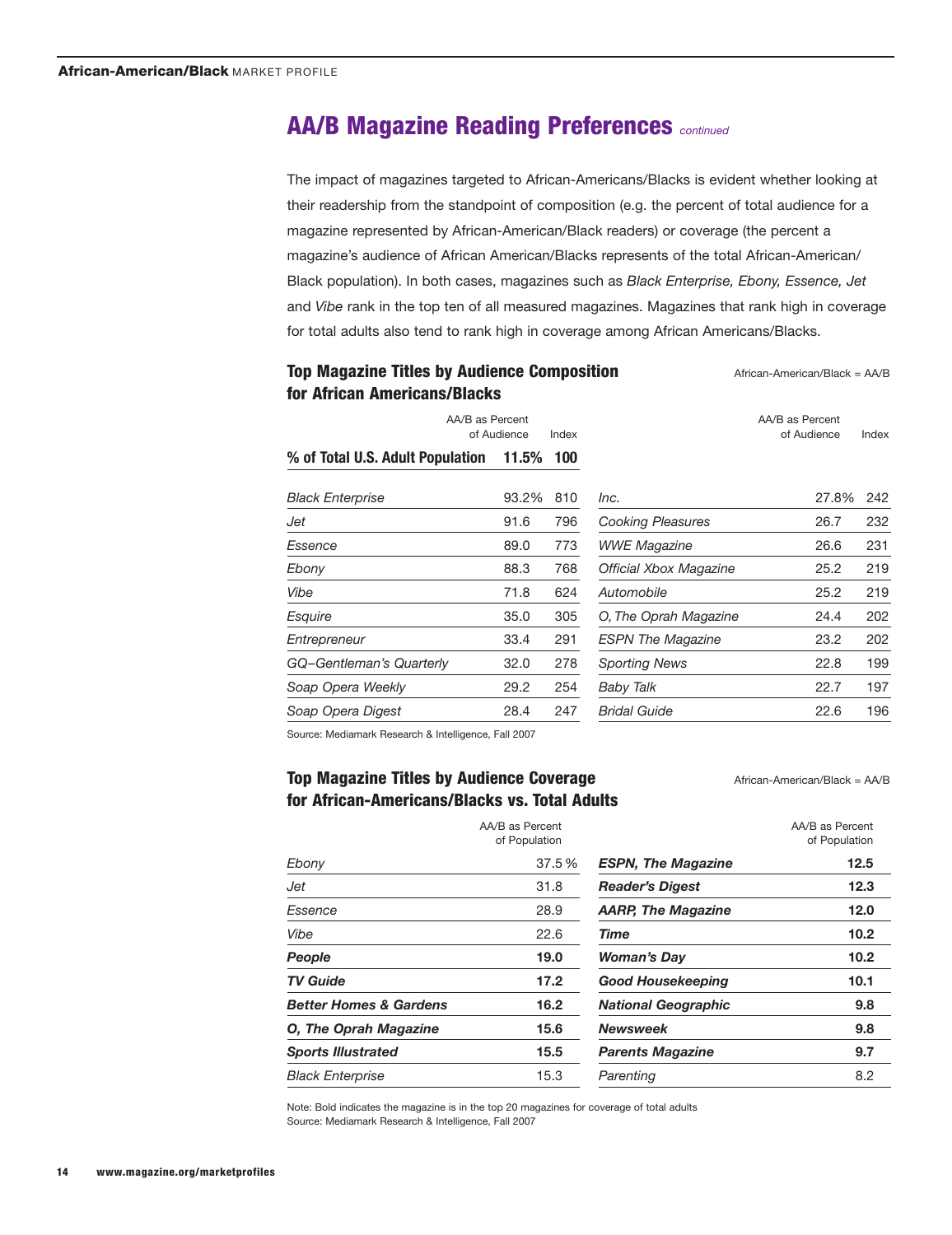## **Magazines Targeted to the African-American/Black Market**

From 2002 to 2006 alone, 85 magazines that targeted African-Americans/Blacks were launched. These new magazines represent a mix of categories and interests, from Fashion, Beauty & Grooming to Music, Business & Finance and Pop Culture.

The total number of magazine titles specifically targeting African-American/Black readers has consistently remained above 100 since 1996. These magazines reach a range of African-American/ Black audiences (by gender and age).

#### **African-American/Black Magazine Launches, 2002 to 2006**

| Women's                              | 15 |
|--------------------------------------|----|
| Fashion, Beauty & Grooming           | 12 |
| Music                                | 11 |
| Men's                                | 10 |
| Teen                                 | 8  |
| <b>Business &amp; Finance</b>        | 5  |
| Metropolitan/Regional/State          | 5  |
| Pop Culture                          | 4  |
| <b>Political &amp; Social Topics</b> | 3  |
| Sex                                  | 2  |
| <b>Special Interest</b>              | 2  |
| Art                                  | 1  |
| <b>Bridal</b>                        | 1  |
| Computers                            | 1  |
| Entertainment & Performing Arts      | 1  |
| <b>Fitness</b>                       | 1  |
| Home & Home Service                  | 1  |
| Religious & Denominational           | 1  |
| Sports                               | 1  |
| Total                                | 85 |

Source: *Samir Husni's Guide to New Consumer Magazines,* 2007

## **Did You Know? •** Magazines targeting the African-American/Black market have been in publication for as long as 60 years

Sources: *Samir Husni's Guide to New Consumer Magazines,* 2007-2003; *National Directory of Magazines*, 2007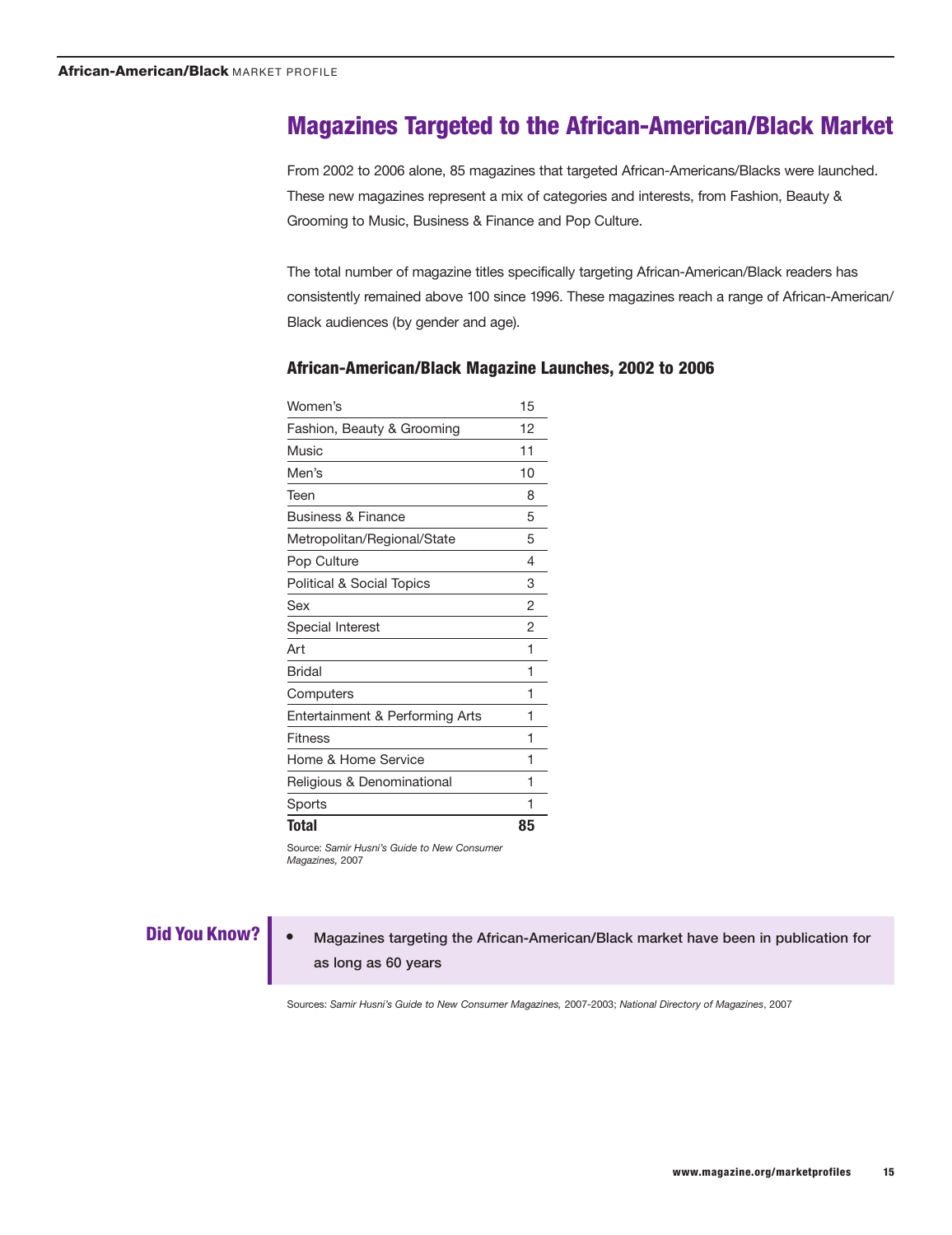## **African-American/Black Magazine Engagement**

While some of the top experiences that drive readership for both African-American/Black and general market magazine readers are the same, the majority of them vary (seven out of 10 top drivers differ).

- The experiences that are different for the two groups indicate that building relationships, emotional relevance and visual appeal are more important to African-American/Black readers than general readers
- The three shared experiences that drive readership indicate that gaining information, getting good value and interest in stories are important to both African Americans/ Blacks and the general market

#### **Ranking of Statements about Favorite Magazine by Level of Engagement**

| Rank | African-American/Black Magazine Readers                  | <b>General Market Readers</b>                      |  |
|------|----------------------------------------------------------|----------------------------------------------------|--|
|      | It makes me smarter<br>get value for my time and money   |                                                    |  |
| 2    | get value for my time and money                          | It makes me smarter                                |  |
| 3    | The stories absorb me                                    | It's my personal timeout                           |  |
| 4    | I build relationships by talking about and sharing it    | often reflect on it                                |  |
| 5    | I'm touched                                              | The stories absorb me                              |  |
| 6    | It grabs me visually                                     | learn things first here                            |  |
|      | It's relevant and useful to me                           | It's part of my routine                            |  |
| 8    | I get a sense of place                                   | I find the magazine high-quality and sophisticated |  |
| 9    | I think others in the household would enjoy the magazine | trust it                                           |  |
| 10   | I find unique and surprising things                      | feel good when I read it                           |  |

Note: Bold type indicates statement same for African-American/Black readers and general market readers. Source: Magazine Reader Experience Study from Northwestern University 2003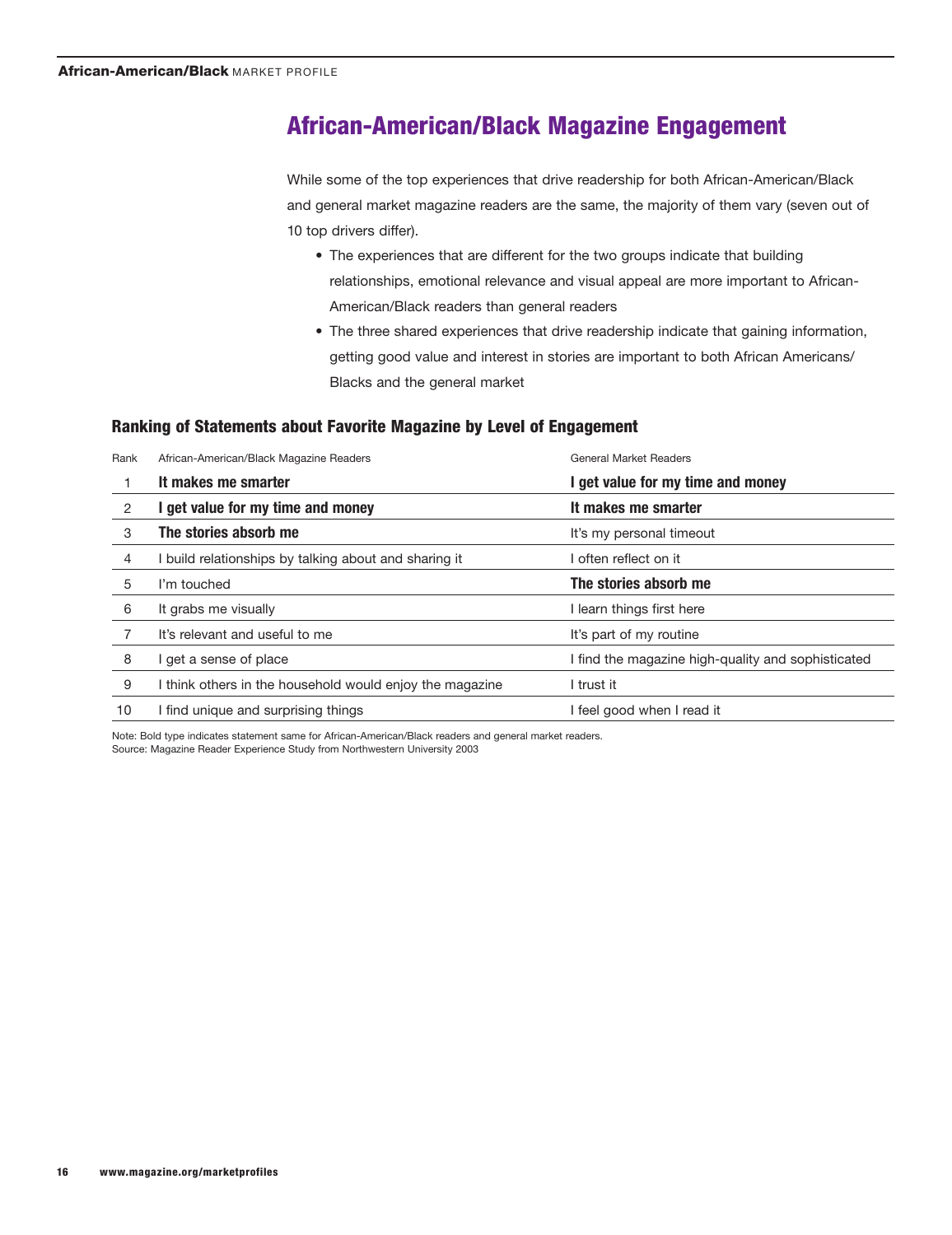## **African-American/Black Advertising Engagement**

When looking at African-American/Black engagement with magazine advertising, research shows that:

- African American/Blacks have higher recall scores compared to all readers +9% on average
- African American/Blacks have higher action-taking scores compared to all readers +15% on average
- The top ten advertising categories with the highest recall and the highest action-taking scores for African American/Blacks are similar to those for all readers, but African American/Blacks score higher in each of these categories than do all readers

#### **Response to Magazine Advertising:**

#### **African-American/Black Readers and All Readers**

| African-American/Black = AA/B | Percent<br>All Readers | Percent<br>AA/B Readers |
|-------------------------------|------------------------|-------------------------|
| Average Recall                | 53%                    | 58%                     |
| Action(s) Taken               | 52                     | 60                      |
|                               |                        |                         |

Note: All readers are based on VISTA Norms, 4th Quarter, 2007 Source: Affinity's VISTA Print Effectiveness Rating Service, 2007

#### **Impact of Magazine Advertising Across Categories**

African-American/Black = AA/B

|                           | Percent<br>All Readers | Percent<br><b>AA/B Readers</b> |            |
|---------------------------|------------------------|--------------------------------|------------|
| <b>Highest Recall</b>     |                        |                                | <b>Hig</b> |
| Restaurants               | 61%                    | 66%                            | Ho         |
| Dairy/Produce/Meats       | 61                     | 65                             | Car        |
| <b>Sporting Goods</b>     | 57                     | 64                             | Pao        |
| Retail                    | 58                     | 62                             | Ret        |
| <b>Beauty Products</b>    | 58                     | 61                             | Der        |
| Candy & Gum               | 57                     | 61                             | Be۱        |
| Liquor                    | 57                     | 61                             | Per        |
| Packaged Foods            | 57                     | 61                             | Res        |
| Apparel & Accessories     | 57                     | 60                             | Dai        |
| <b>Baby Care Products</b> | 58                     | 60                             | Offi       |

|                                | Percent<br>All Readers | Percent<br><b>AA/B Readers</b> |
|--------------------------------|------------------------|--------------------------------|
| <b>Highest Action(s) Taken</b> |                        |                                |
| <b>Household Products</b>      | 64%                    | 74%                            |
| Candy & Gum                    | 66                     | 71                             |
| Packaged Foods                 | 66                     | 70                             |
| Retail                         | 60                     | 69                             |
| Dental Products                | 60                     | 68                             |
| <b>Beverages</b>               | 61                     | 67                             |
| Personal Care Products         | 60                     | 67                             |
| Restaurants                    | 63                     | 64                             |
| Dairy/Produce/Meats            | 60                     | 65                             |
| Office Machines & Supplies 59  |                        | 64                             |

Note: All readers are based on VISTA Norms, 4th Quarter, 2007 Source: Affinity's VISTA Print Effectiveness Rating Service, 2007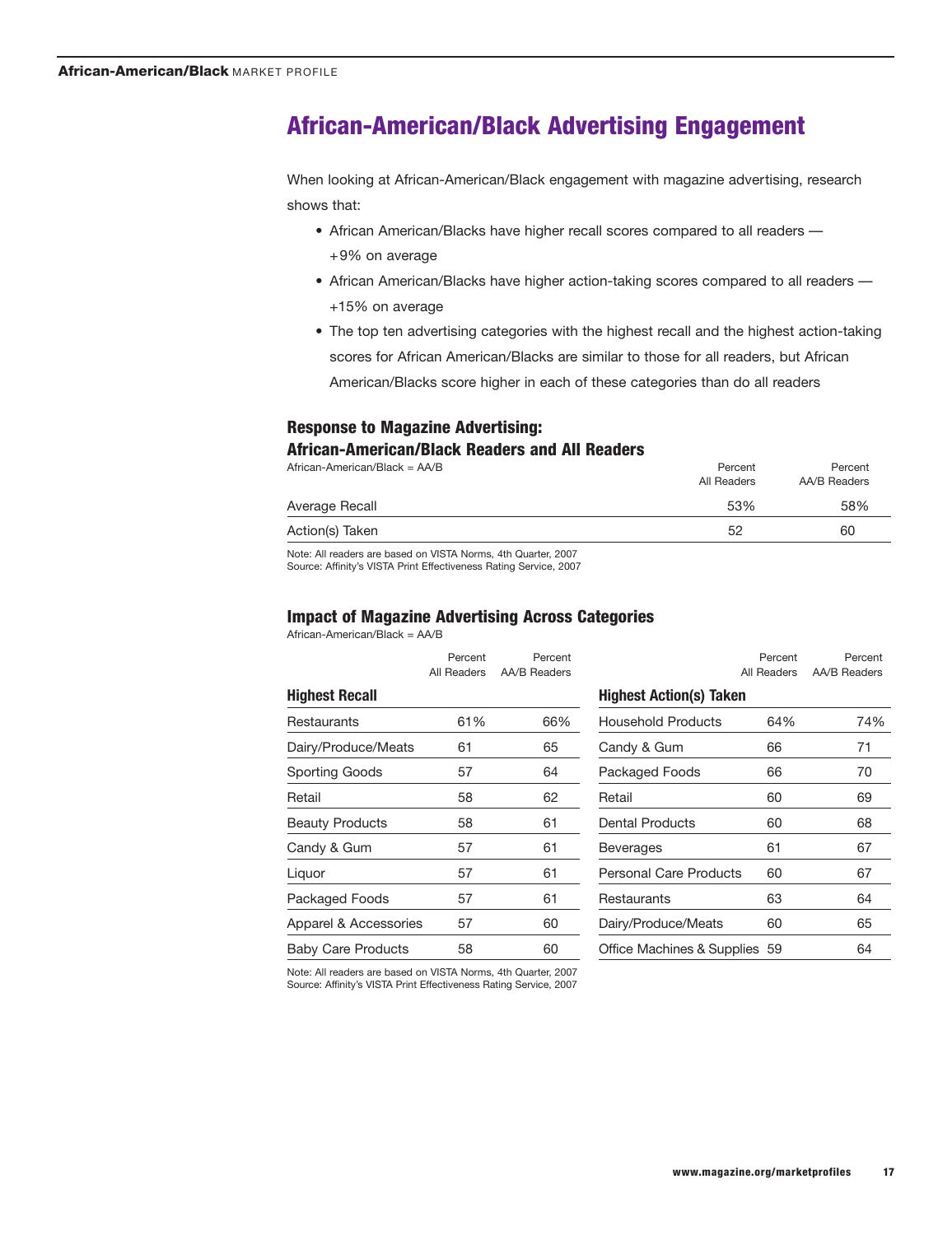## **Advertising to the African-American/Black Market**

The potential of the African-American/Black market has advertisers dedicating major dollars to reach them—and those dollars are growing at a significant pace. In 2002 advertisers spent \$457.9 billion to reach African Americans/Blacks through African-American/Black media properties. In 2006, that spending increased by 72.8%, totaling \$791 million. Growth occurred across all categories, ranging from Direct Response, Personal Hygiene & Health to Media & Advertising and Audio & Video Equipment.

The rank order of advertising categories targeted to the African-American/Black market differs from that of the general media market. Only four categories appear in the top ten categories for both.

| <b>Top 10 Advertising Categories</b>           | African-American/Black Media |                            |                           | <b>General Media</b> |                            |                           |
|------------------------------------------------|------------------------------|----------------------------|---------------------------|----------------------|----------------------------|---------------------------|
|                                                | Rank                         | 2006 Dollars<br>(millions) | Percent of<br>Media Share | Rank                 | 2006 Dollars<br>(millions) | Percent of<br>Media Share |
| Communications                                 | 1                            | 74.0                       | 9.3%                      | 4                    | 9,478.4                    | 6.2%                      |
| Automotive, Automotive Accessories & Equipment | 2                            | 66.7                       | 8.4                       | 2                    | 14,054.4                   | 9.2                       |
| Direct Response Companies                      | 3                            | 63.3                       | 8.0                       | 9                    | 6,489.6                    | 4.3                       |
| Media & Advertising                            | 4                            | 54.9                       | 6.9                       | 3                    | 10,305.9                   | 6.8                       |
| Cosmetics & Beauty Aids                        | 5                            | 45.9                       | 5.8                       | 16                   | 2,236.2                    | 1.5                       |
| Government, Politics & Organizations           | 6                            | 38.3                       | 4.8                       | 11                   | 5,803.1                    | 3.8                       |
| Personal Hygiene & Health                      | 7                            | 32.4                       | 4.1                       | 21                   | 1,679.6                    | 1.1                       |
| Hair Products & Accessories                    | 8                            | 30.8                       | 3.9                       | 27                   | 1,242.7                    | 0.8                       |
| Restaurants                                    | 9                            | 26.4                       | 3.3                       | 13                   | 5,296.7                    | 3.5                       |
| Audio & Video Equipment and Supplies           | 10                           | 24.7                       | 3.1                       | 17                   | 2,096.7                    | 1.4                       |
| <b>Total of Top Ten Categories</b>             |                              | 457.4                      | 57.8                      |                      | 58,683.4                   | 38.6                      |
| <b>Total of All Categories</b>                 |                              | 791.1                      | 100.0                     |                      | 152,049.1                  | 100.0                     |

Note: African-American/Black media includes media targeted to this population segment: cable TV (1 network), Internet (9 sites), magazines (6 publications). Source: TNS Media Intelligence, 2007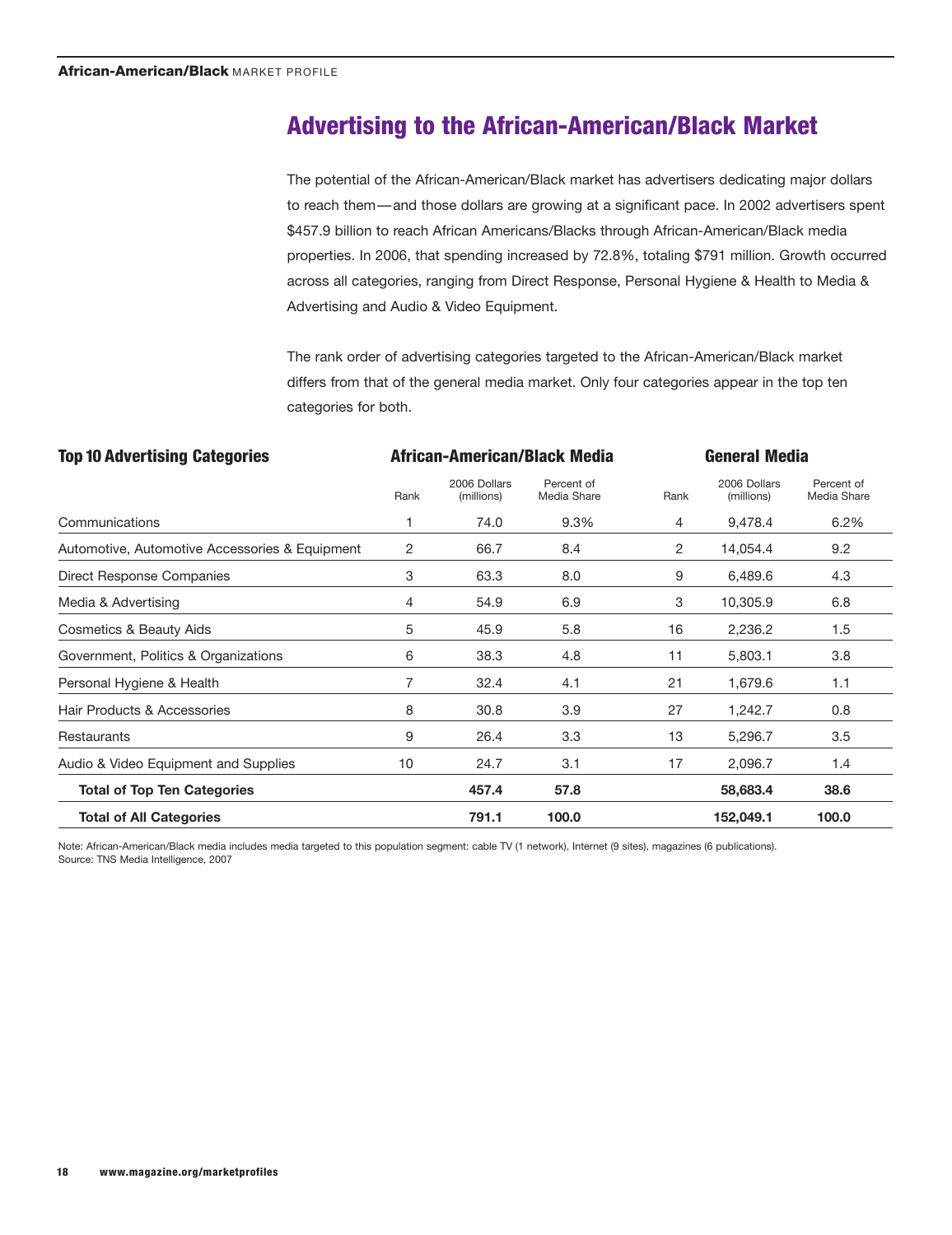## **Top 10 Magazine Advertisers to the African-American/Black Market**

Overall, the top spending companies that target African Americans/Blacks reflect the categories with the highest spending to this market, including Personal Care and Cosmetics, Media & Advertising and Automotive. Six of the top 10 advertisers in all media targeting African Americans/Blacks are also top magazine advertisers (noted below in bold).

#### **Top 10 Advertisers to African Americans/Blacks**

| Company                        | 2006 (millions) |  |  |
|--------------------------------|-----------------|--|--|
| Procter & Gamble Co.           | \$65.4          |  |  |
| Johnson Publishing Co., Inc.   | 22.2            |  |  |
| <b>General Motors Corp</b>     | 20.3            |  |  |
| National Amusements Inc.       | 16.3            |  |  |
| L'Oréal SA                     | 15.3            |  |  |
| Dell Inc.                      | 14.3            |  |  |
| Time Warner Inc.               | 12.8            |  |  |
| <b>U.S. Government</b>         | 12.4            |  |  |
| Cerberus Capital Management LP | 11.9            |  |  |
| PepsiCo Inc.                   | 10.5            |  |  |
|                                |                 |  |  |

## **Top 10 Magazine Advertisers to African Americans/Blacks**

| Company                      | 2006 (millions) |  |  |
|------------------------------|-----------------|--|--|
| Procter & Gamble Co.         | \$32.0          |  |  |
| Johnson Publishing Co., Inc. | 22.2            |  |  |
| <b>General Motors Corp</b>   | 13.7            |  |  |
| L'Oréal SA                   | 13.4            |  |  |
| Clorox Co.                   | 10.1            |  |  |
| Ford Motor Co.               | 7.7             |  |  |
| Vibe Media Group LLC         | 6.7             |  |  |
| Time Warner Inc.             | 6.5             |  |  |
| <b>U.S. Government</b>       | 6.1             |  |  |
| Johnson & Johnson            | 5.8             |  |  |

Note: African-American/Black media includes media targeted to this population segment: cable TV (1 network), Internet (9 sites), magazines (6 publications).

Source: TNS Media Intelligence, 2007

Note: African-American/Black media includes media targeted to this population segment: cable TV (1 network), Internet (9 sites), magazines (6 publications).

Source: TNS Media Intelligence, 2007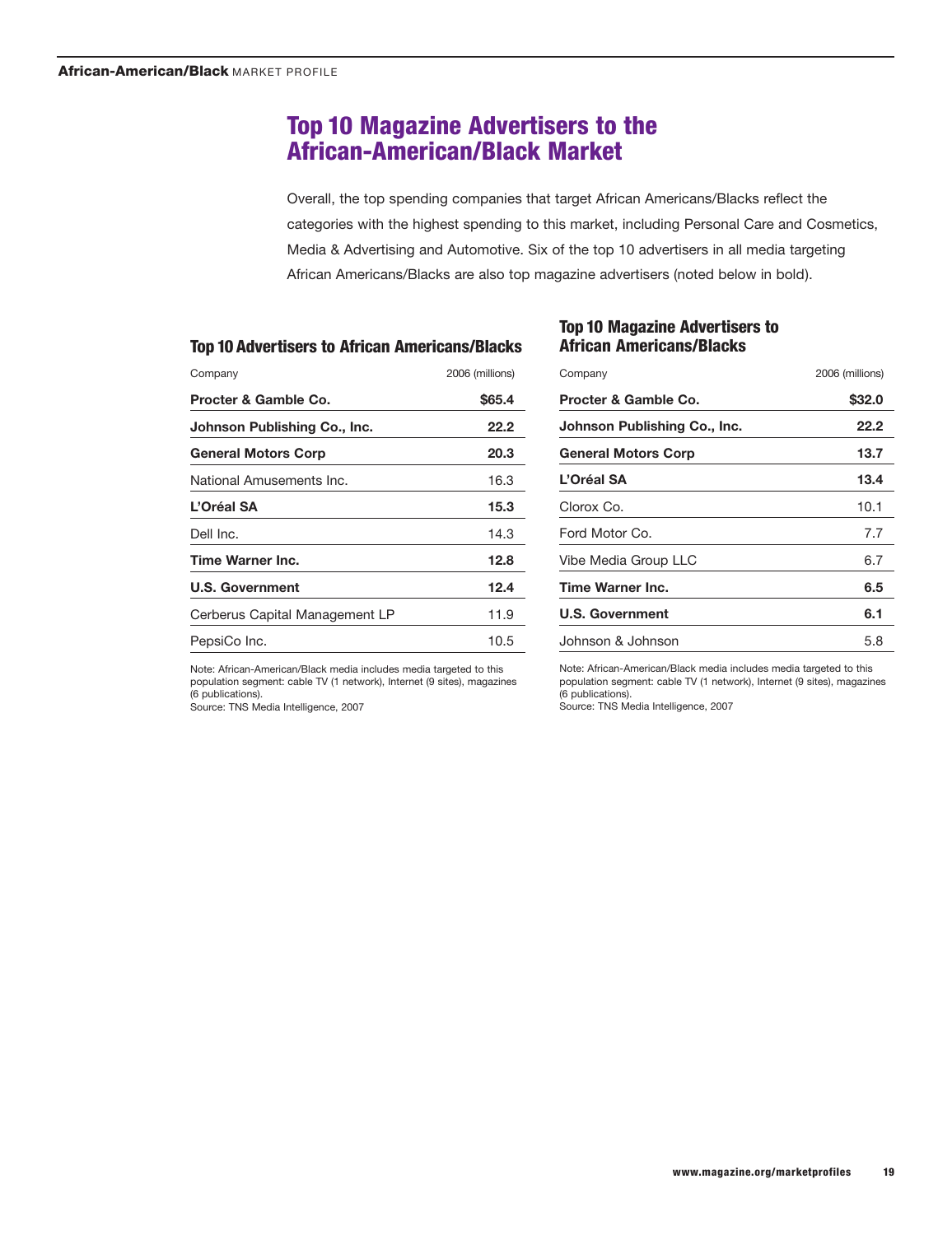## **Top 10 African-American/Black Market Advertising Agencies by U.S. Revenue**

The total advertising revenue for the five largest agencies targeting the African-American/Black market grew by 8.8% from 2005 to 2006. Eight of the top ten agencies are located in the same cities as those with the highest African-American/Black population (see pages 7 and 8).

### **Top 10 African-American/Black Advertising Agencies by Revenue**

| Agency                                           | Headquarters         | 2006 Revenue<br>(millions) | Percent of Change<br>2005-2006 |
|--------------------------------------------------|----------------------|----------------------------|--------------------------------|
| GlobalHue                                        | Southfield, Michigan | \$40.7                     | 17.0                           |
| Carol H. Williams Advertising*                   | Oakland, California  | 34.7                       | 5.0                            |
| Burrell Communications Group* (Publicis) Chicago |                      | 28.0                       | 3.7                            |
| UniWorld Group (WPP)                             | New York             | 21.7                       | 4.3                            |
| Matlock Advertising & Public Relations           | Atlanta              | 9.9                        | 16.3                           |
| Fuse                                             | St. Louis            | 8.7                        | 8.0                            |
| E. Morris Communications                         | Chicago              | 8.0                        | $-2.6$                         |
| Footsteps* (Omnicom)                             | New York             | 6.5                        | 44.4                           |
| Anderson Communications                          | Atlanta              | 4.7                        | 0.0                            |
| Images USA                                       | Atlanta              | 4.4                        | NA.                            |

Note: \*Indicates *Advertising Age* estimates

Source: *Advertising Age,* May 2007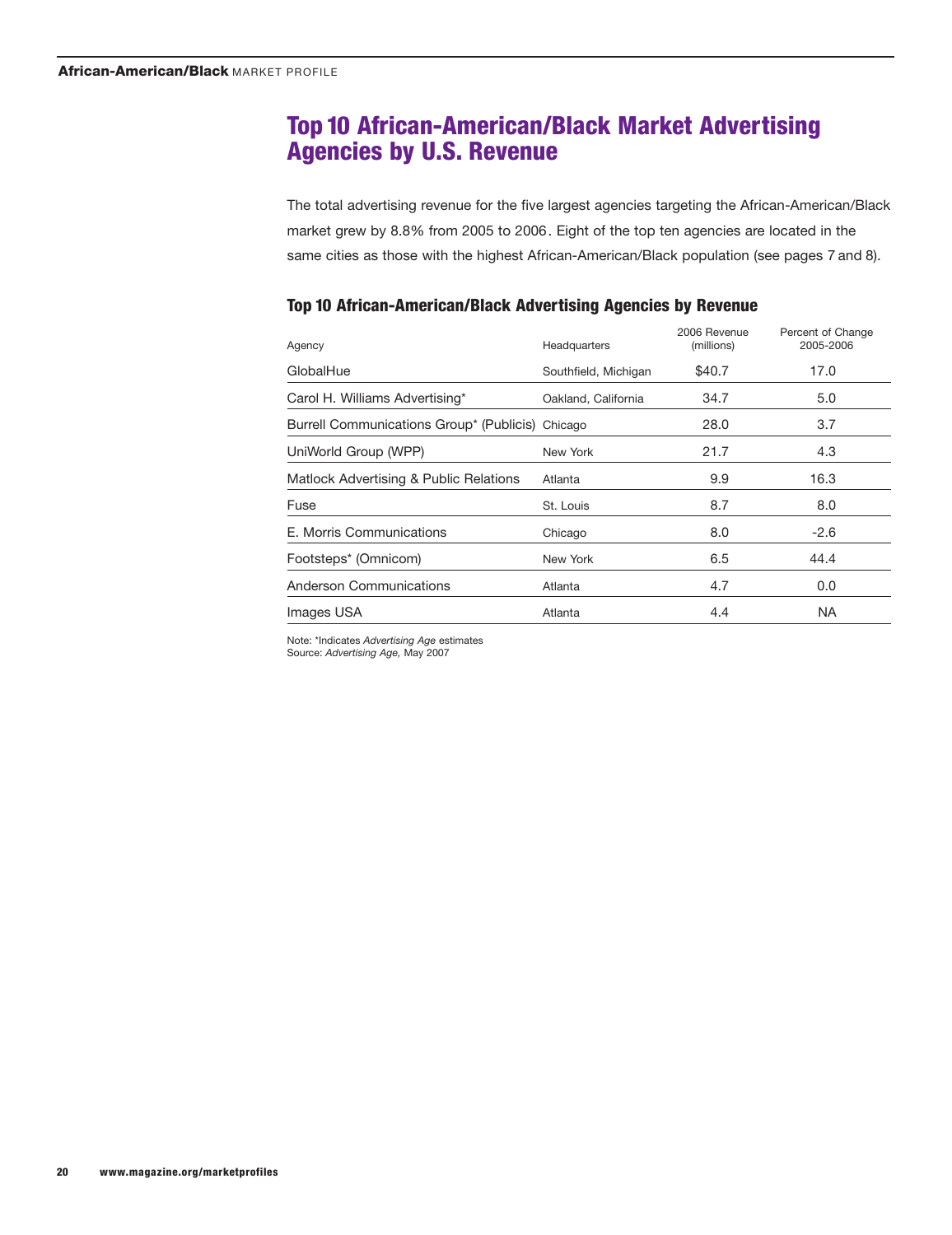## **Summary**

The African-American/Black market exerts an enormous influence on American culture. Their impact shows no sign of waning, given their projected population growth and increased buying power. As a result, advertisers and marketers will likely continue to recognize, study and communicate with the African-American/Black population in order to be effective in their marketing efforts.

The African-American/Black Market Profile offers advertisers and marketers an overview of key facets of the African-American/Black market, with insights on how to evolve marketing efforts that will reach this group successfully.

As more information on the African-American/Black market becomes available, updates will be featured on the MPA website at www.magazine.org/marketprofiles.

For additional copies of this document or for information on other MPA Market Profiles and resources, please contact MPA at promotion@magazine.org.

### **Acknowledgment**

Special thanks to Quebecor World for their generous support of the African-American/Black Market Profile.

**Cover photos courtesy of Getty Images**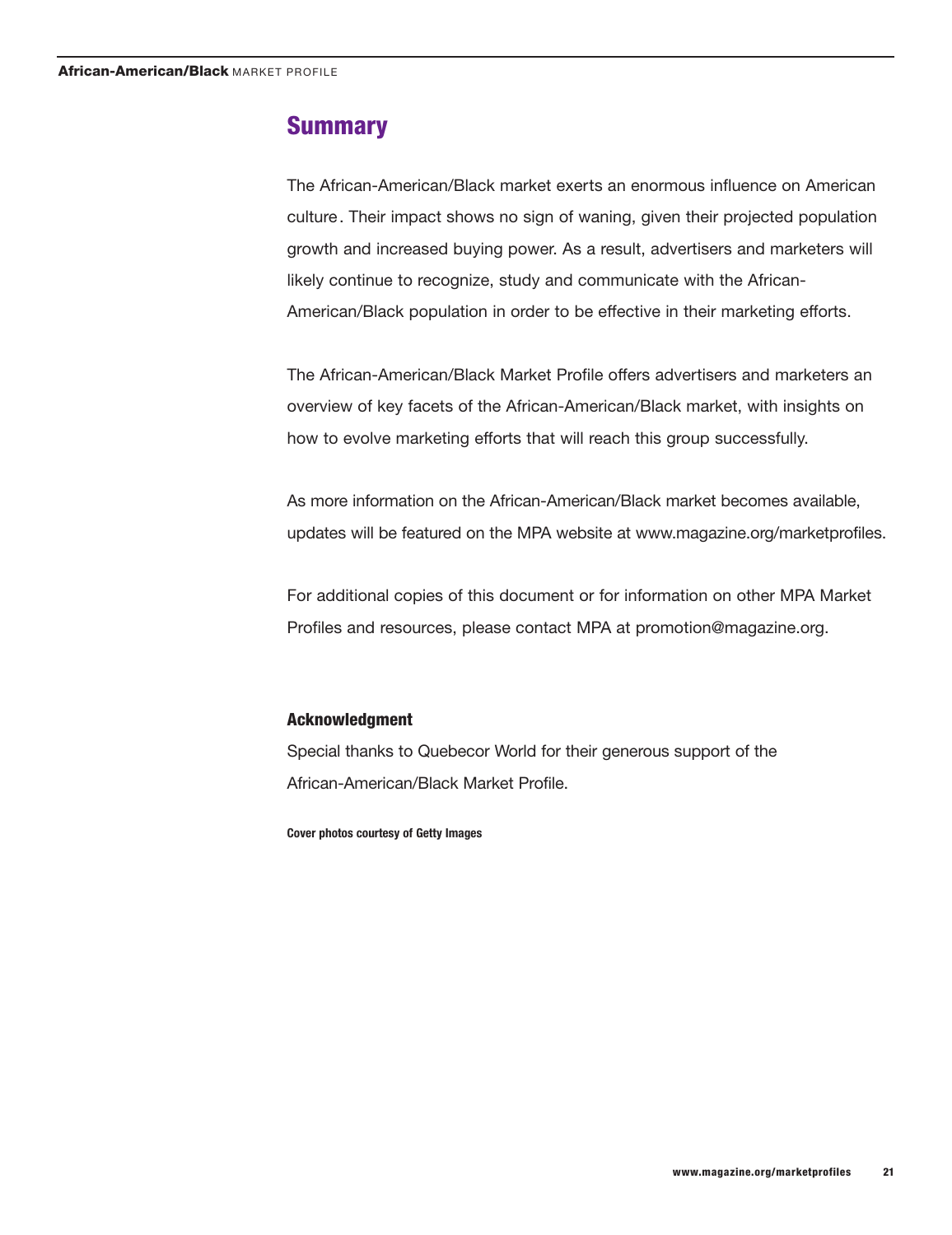## **MPA Resources**

**Market Profiles** (www.magazine.org/marketprofiles) In addition to the African-American/Black Market Profile, Magazine Publishers of America also offers profiles that consolidate advertising and media usage research on the Hispanic/Latino and Teen markets.

**Magazine Handbook** provides facts and figures about how magazines alone or with other media—can help advertisers achieve their marketing goals.

#### **Accountability: A Guide to Measuring ROI and ROO Across Media**

provides an easy-to-understand overview of accountability: what it is, how it is measured, and what has been learned to date.

#### **Accountability II: How Media Drive Results and Impact Online Success**

features the latest findings on how magazines drive purchase intent and web traffic/search results, including data on multiple product categories.

**Engagement: Understanding Consumers' Relationships with Media** addresses how consumers connect with advertising-supported media: television, newspapers, radio, the Internet and magazines.

**Case Studies** (more than 200 available at www.magazine.org/casestudies) showcase how advertisers across categories have successfully used magazines.

Additional resources on accountability, engagement, readership and circulation are available at www.magazine.org or by e-mailing promotion@magazine.org.

**Magazine Publishers of America 810 Seventh Avenue, 24th Floor New York, NY 10019 212.872.3700 www.magazine.org**

African-American/Black Market Profile © Copyright 2008 Magazine Publishers of America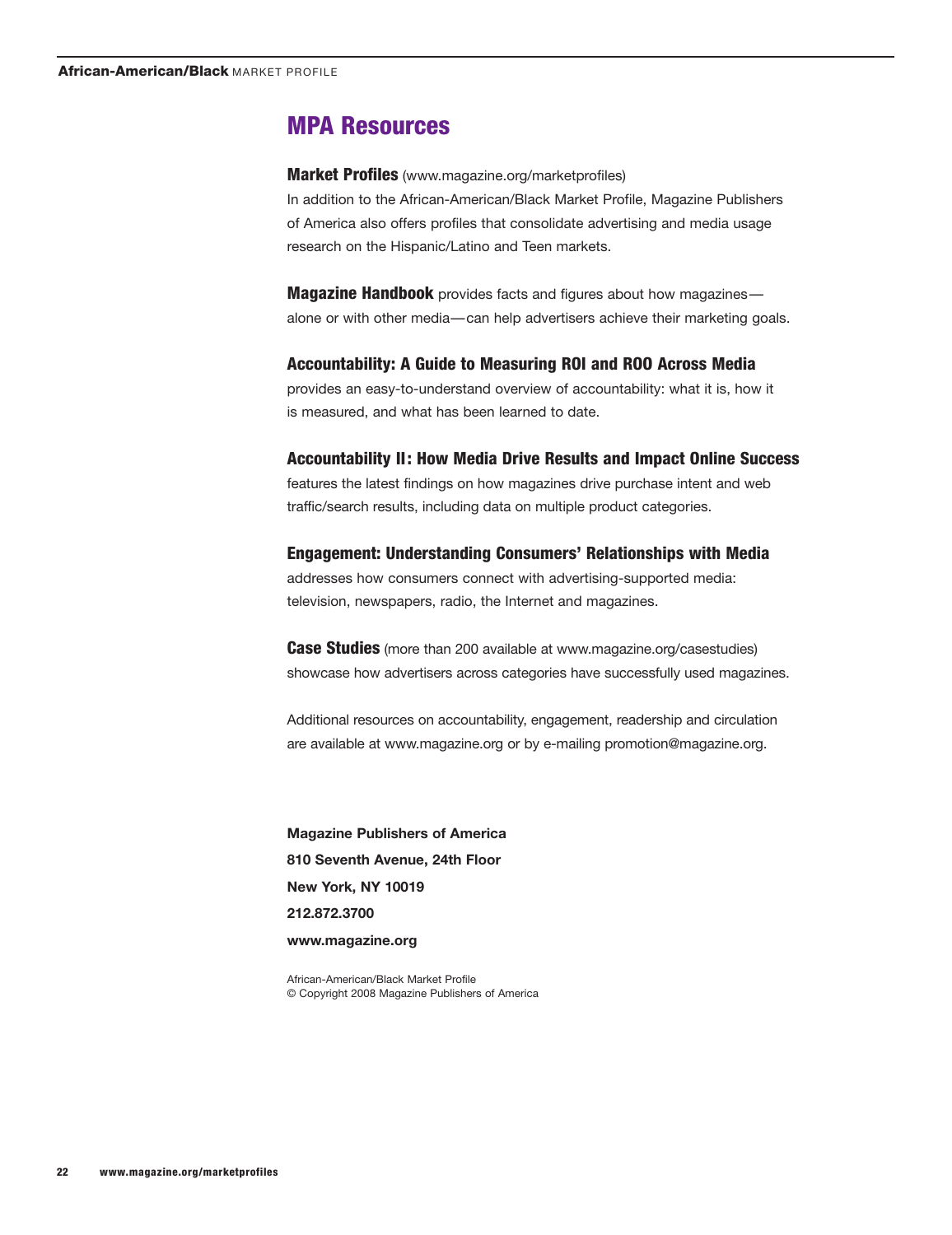# Yes! we con help you maximize the value<br>of the printed word















# The Positive Power of Print www.QuebecorWorld.com

## Quebecor World...

prints over 1,500 magazines, including lead titles in the U.S., Canada and Europe. In fact, we are the world leader in magazine printing.

We have digitally integrated the newest gravure, web offset and digital press technologies with the most efficient regional, national and international distribution. And, we excel at every step in the process.

The scope of our services and the expanse of our reach are second to none.

Yes, we can deliver the best value, quality and service to you.